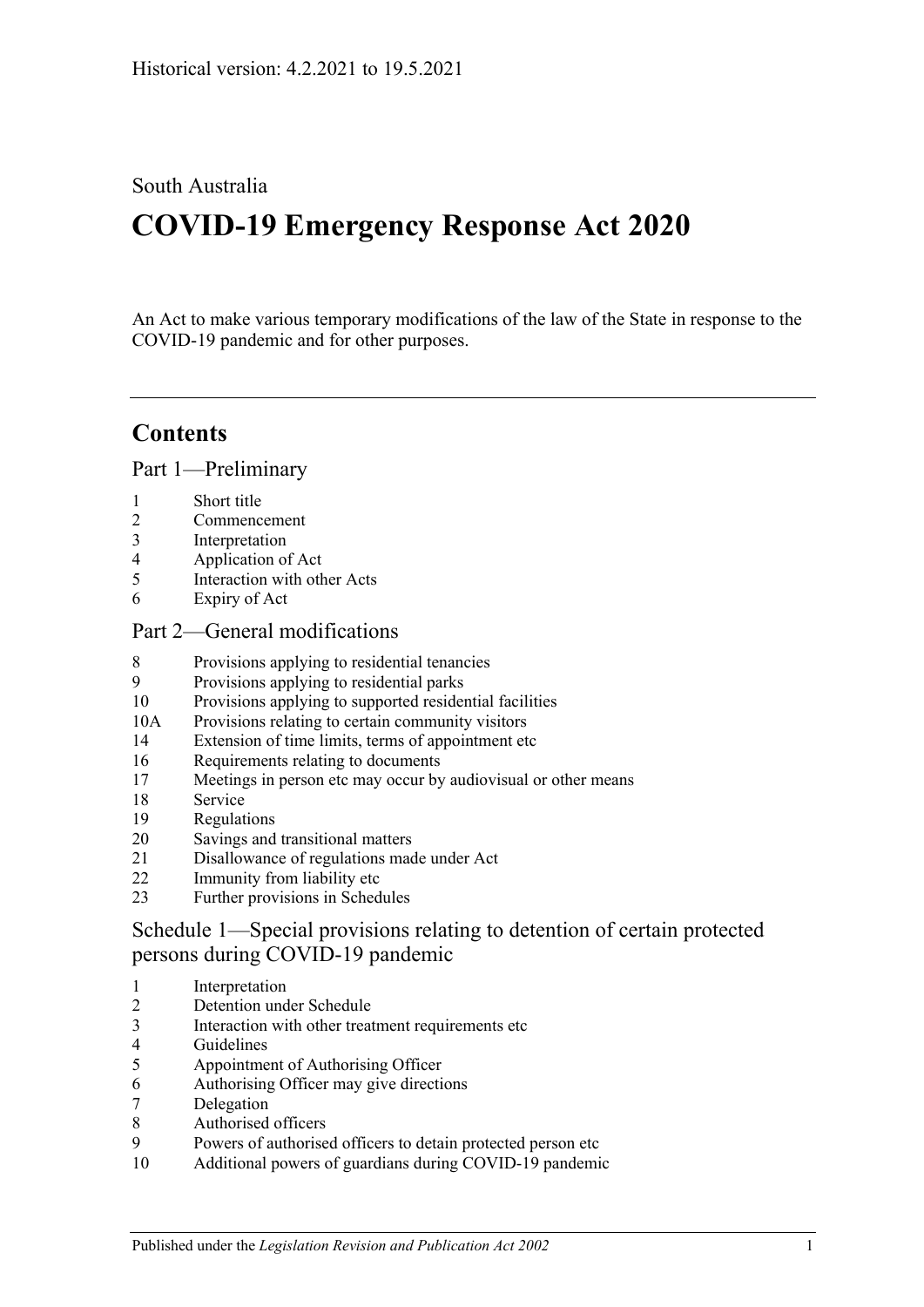- 11 [Certain persons at prescribed premises may detain protected persons during COVID-19](#page-19-0)  [pandemic](#page-19-0)
- 12 [Detention of protected persons where no guardian](#page-19-1)
- 13 [Duration of detention period](#page-20-0)
- 14 [Extension of detention period and other orders by Tribunal](#page-20-1)
- 15 [Periodic review of detention by Authorising Officer](#page-21-0)
- 16 [Review by Authorising Officer on application of aggrieved person](#page-21-1)
- 17 [Review of decisions by Tribunal](#page-21-2)
- 18 [Tribunal may give advice, direction or approval](#page-22-0)
- 19 [Offence to remove protected person from place of detention etc](#page-22-1)

Schedule [2—Temporary modification of particular State laws](#page-22-2)

Part AA1—*Aboriginal Lands Parliamentary Standing Committee Act 2003*

AA1 Modification of *[Aboriginal Lands Parliamentary Standing Committee Act](#page-22-3) 2003*

Part A1—*Bail Act 1985*

A1 [Modification of](#page-23-0) *Bail Act 1985*

Part A2—*Criminal Law Consolidation Act 1935*

- A2 Modification of *[Criminal Law Consolidation Act](#page-23-1) 1935*
- Part B1—*Development Act 1993*

B1 Modification of *[Development Act](#page-24-0) 1993*

Part 1—*Emergency Management Act 2004*

1 Modification of *[Emergency Management Act](#page-24-1) 2004*

Part 2—*Environment Protection Act 1993*

2 Modification of *[Environment Protection Act](#page-27-0) 1993*

Part 2AA—*Health Practitioner Regulation National Law (South Australia) Act 2010*

2AA Modification of *[Health Practitioner Regulation National Law \(South Australia\) Act](#page-27-1) 2010*

Part 2A—*National Electricity (South Australia) Act 1996*

2A Modification of *[National Electricity \(South Australia\) Act](#page-28-0) 1996*

Part 3—*Parliamentary Committees Act 1991*

3 Modification of *[Parliamentary Committees Act](#page-28-1) 1991*

Part 3A—*Planning, Development and Infrastructure Act 2016*

3A Modification of *[Planning, Development and Infrastructure Act](#page-30-0) 2016*

Part 5—*South Australian Public Health Act 2011*

5 Modification of *[South Australian Public Health Act](#page-30-1) 2011*

[Legislative history](#page-32-0)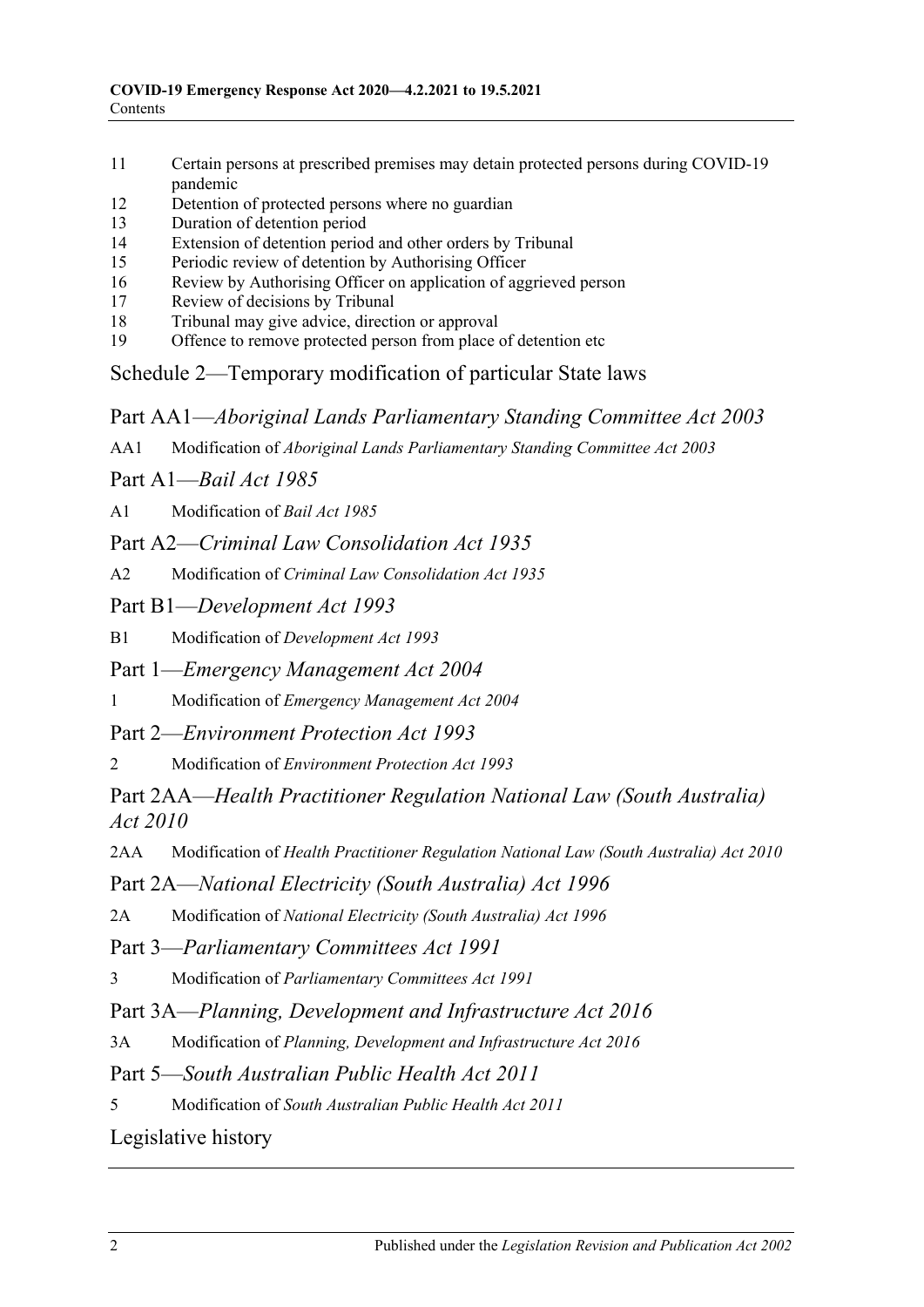# <span id="page-2-0"></span>**The Parliament of South Australia enacts as follows:**

# **Part 1—Preliminary**

## <span id="page-2-1"></span>**1—Short title**

This Act may be cited as the *COVID-19 Emergency Response Act 2020*.

## <span id="page-2-2"></span>**2—Commencement**

- (1) Subject to this section, this Act comes into operation on the day on which it is assented to by the Governor.
- (2) Sections 7 to [9](#page-6-0) (inclusive) will be taken to have come into operation on 30 March 2020.

# <span id="page-2-3"></span>**3—Interpretation**

In this Act, unless the contrary intention appears—

*instrument* includes any document that affects legal rights or obligations;

*relevant declaration* means a declaration under Part 4 Division 3 of the *[Emergency](http://www.legislation.sa.gov.au/index.aspx?action=legref&type=act&legtitle=Emergency%20Management%20Act%202004)  [Management Act](http://www.legislation.sa.gov.au/index.aspx?action=legref&type=act&legtitle=Emergency%20Management%20Act%202004) 2004* or a declaration under section 87 of the *[South Australian](http://www.legislation.sa.gov.au/index.aspx?action=legref&type=act&legtitle=South%20Australian%20Public%20Health%20Act%202011)  [Public Health Act](http://www.legislation.sa.gov.au/index.aspx?action=legref&type=act&legtitle=South%20Australian%20Public%20Health%20Act%202011) 2011*.

# <span id="page-2-4"></span>**4—Application of Act**

It is the intention of the Parliament that this Act apply within the State and outside the State to the full extent of the extraterritorial legislative capacity of the Parliament.

# <span id="page-2-5"></span>**5—Interaction with other Acts**

Except as is provided in this Act, this Act is in addition to and does not limit, or derogate from, the provisions of any other Act or law.

# <span id="page-2-6"></span>**6—Expiry of Act**

- (1) The Minister—
	- (a) may, by notice in the Gazette, fix a day, or days, on which particular provisions of—
		- (i) [Part](#page-3-0) 2; or
		- (ii) [Schedule](#page-14-1) 1; or
		- (iii) [Schedule](#page-22-2) 2,

will expire; and

- <span id="page-2-7"></span>(b) must, by notice in the Gazette, fix a day on which—
	- (i) all provisions of [Part](#page-3-0) 2 (other than [section](#page-9-1) 7, section  $10A(5)$  and [\(6\)](#page-9-2) and [section](#page-12-0) 20); and
	- (ii) all provisions of [Schedule](#page-14-1) 1; and
	- (iii) all provisions of [Schedule](#page-22-2) 2,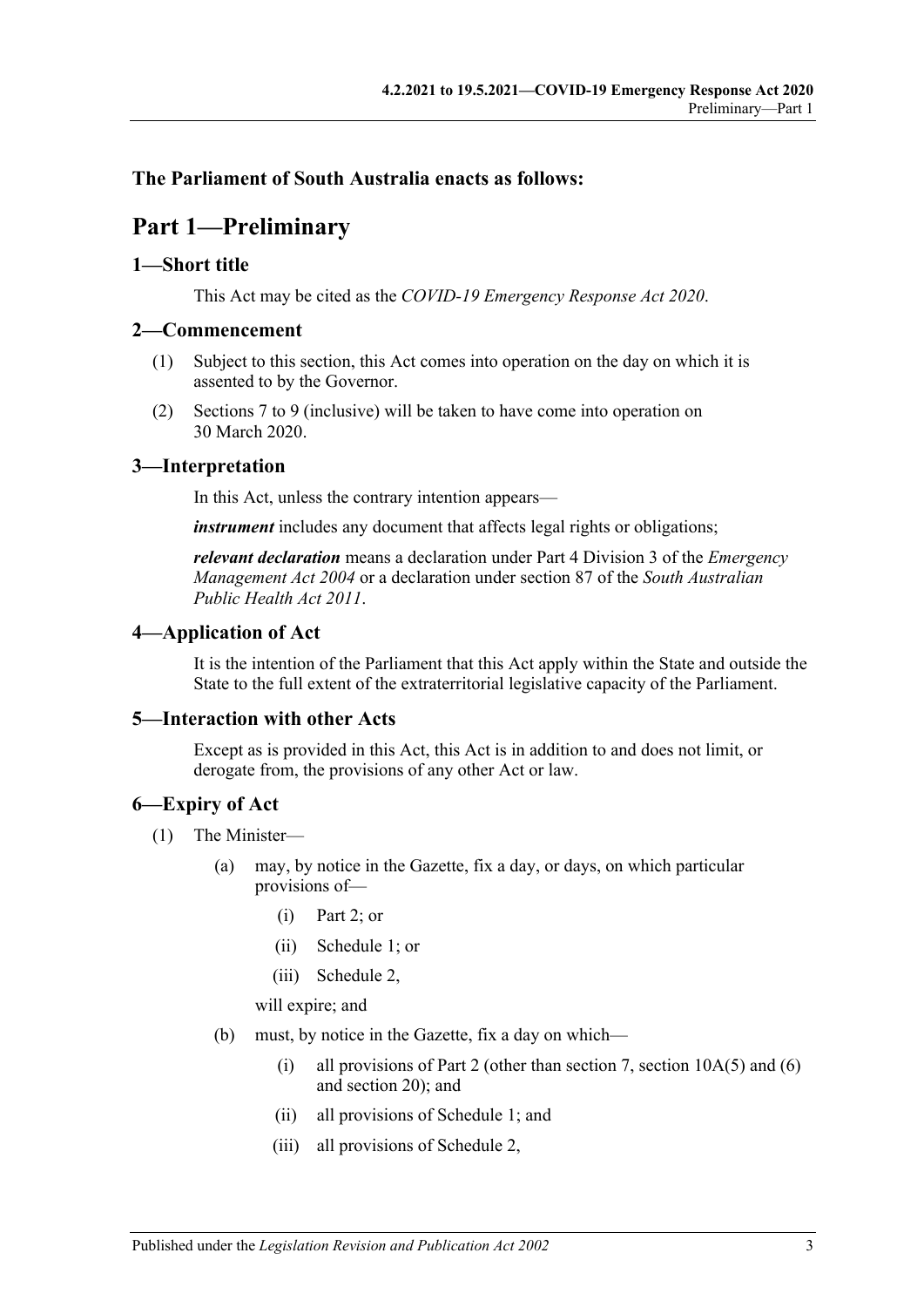will expire (if they have not previously expired in accordance with this section); and

- (c) may, by notice in the Gazette, fix a day on which this Act will finally expire.
- (2) The day fixed by the Minister for the purposes of [subsection](#page-2-7) (1)(b) must be—
	- (a) 28 days after the day on which all relevant declarations relating to the outbreak of the human disease named COVID-19 within South Australia have ceased; or
	- (b) 31 May 2021,

whichever is the earlier.

(3) For the avoidance of doubt (and without derogating from section 16 of the *[Acts](http://www.legislation.sa.gov.au/index.aspx?action=legref&type=act&legtitle=Acts%20Interpretation%20Act%201915)  [Interpretation Act](http://www.legislation.sa.gov.au/index.aspx?action=legref&type=act&legtitle=Acts%20Interpretation%20Act%201915) 1915*), the expiry of a provision of this Act under this section does not affect the validity or operation of anything done in accordance with the provision before that expiry.

**Note—**

This means, for example, that a contract executed in accordance with any modified requirements under [section](#page-10-0) 16 would remain validly executed even after the expiry of that section.

# <span id="page-3-0"></span>**Part 2—General modifications**

#### <span id="page-3-1"></span>**8—Provisions applying to residential tenancies**

- (1) Subject to this section, the operation of the *[Residential Tenancies Act](http://www.legislation.sa.gov.au/index.aspx?action=legref&type=act&legtitle=Residential%20Tenancies%20Act%201995) 1995* is modified as follows:
	- (a) the terms of any residential tenancy agreement will be taken to be modified to such extent necessary to give effect to the modifications made by this section;
	- (b) the landlord must not increase the rent payable under a residential tenancy agreement (whether under section 55 of that Act or otherwise) if the tenant is suffering financial hardship as a result of the COVID-19 pandemic;
	- (d) despite any other provision of that Act, or any other Act or law, an act or omission of the tenant required under the laws of the State in response to the COVID-19 pandemic will be taken not to amount to a breach of a residential tenancy agreement or otherwise amount to grounds for termination of the agreement;
	- (e) a tenant may have repairs carried out on the premises (in accordance with any agreement with the landlord relating to such repairs) without seeking prior approval (and section 68(3)(e) and (5) of that Act will be taken to apply to costs or compensation incurred by or owing to the tenant accordingly);
	- (f) section 78A of that Act will be taken not to apply in respect of—
		- (i) a breach of a residential tenancy agreement consisting of a failure to pay rent where the tenant is suffering financial hardship as a result of the COVID-19 pandemic; or
		- (ii) any act or omission of the tenant required under the laws of the State in response to the COVID-19 pandemic;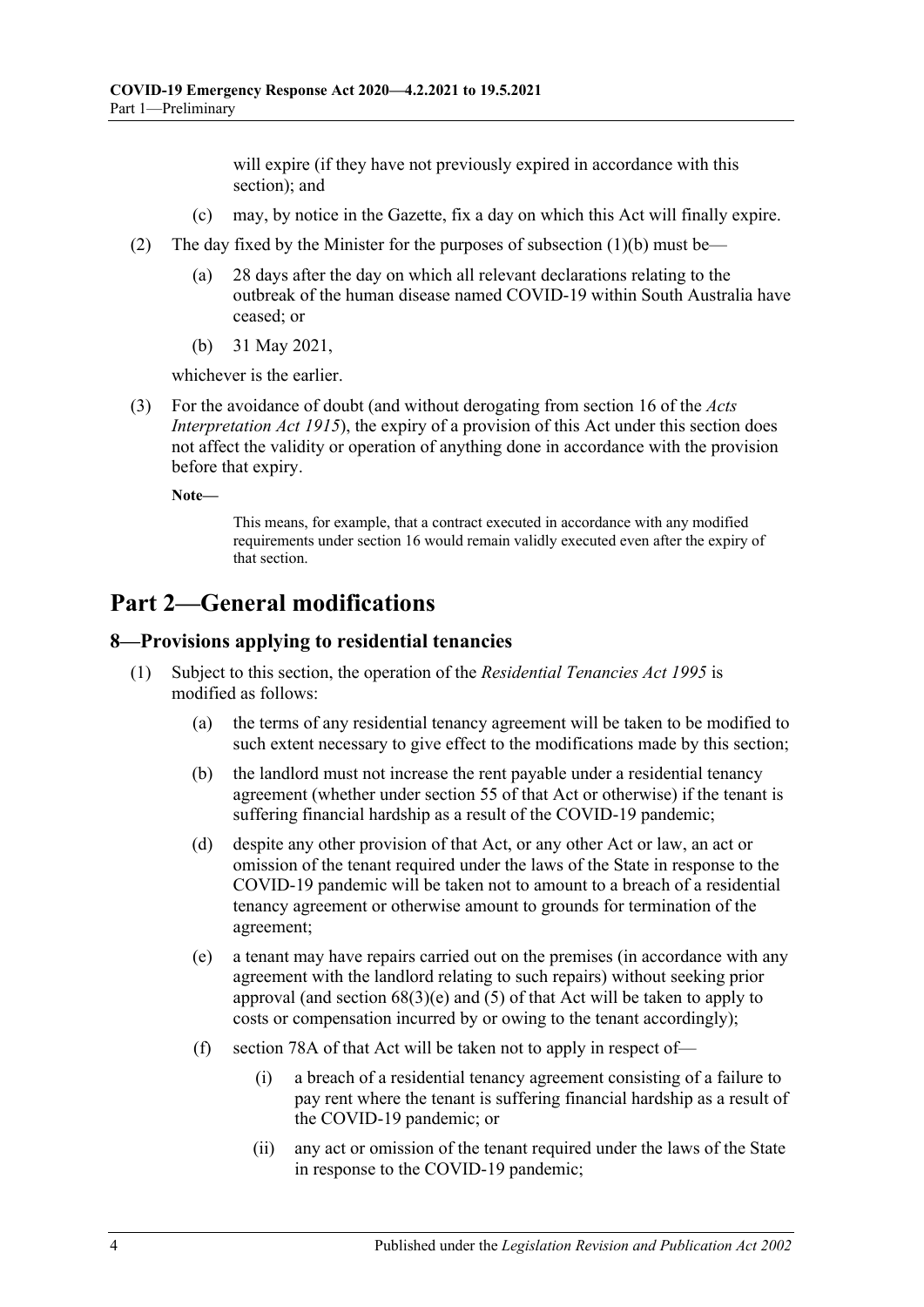- (g) a residential tenancy cannot be terminated under that Act solely on the grounds of a breach of a residential tenancy agreement consisting of a failure to pay rent where the tenant is suffering financial hardship as a result of the COVID-19 pandemic;
- (h) the Tribunal cannot terminate a residential tenancy or make an order for possession of the premises in respect of a breach of a residential tenancy agreement consisting of a failure to pay rent where the tenant is suffering financial hardship as a result of the COVID-19 pandemic;
- <span id="page-4-0"></span>(i) on an application under section 89 of that Act relating to financial hardship suffered as a result of the COVID-19 pandemic, the Tribunal may, instead of or in addition to an order terminating the agreement, make such orders as the Tribunal thinks fit;
- $(i)$  on an application under section 89 of that Act, as modified by [paragraph](#page-4-0)  $(i)$ , the Tribunal must have particular regard to the circumstances of the COVID-19 pandemic (including the need to ameliorate the effects of the pandemic in the State and the need to avoid homelessness during such a public health emergency);
- (k) despite any other Act or law, the Tribunal may, on application or otherwise in proceedings under that Act, make any order it considers appropriate in the circumstances of the COVID-19 pandemic (including an order that specified costs associated with the termination of a residential tenancy agreement be reduced or waived);
- (l) the Tribunal, on an application under section 93 of that Act (whether the application was made before or after the commencement of this section)—
	- (i) must have regard to the circumstances of the COVID-19 pandemic (including the need to ameliorate the effects of the pandemic in the State and the need to avoid homelessness during such a public health emergency); and
	- (ii) may, in a case where a tenant is suffering financial hardship as a result of the COVID-19 pandemic, despite section 93(4)(a), suspend the operation of an order under that section for such period, and on such conditions, as the Tribunal thinks fit; and
	- (iii) may, in a case where a tenant is suffering financial hardship as a result of the COVID-19 pandemic, despite section 93(4a), modify a residential tenancy agreement during such a period of suspended operation so as to reduce the tenant's immediate financial obligations under the agreement;
- (m) the Tribunal may, in relation to an order made under section  $93(4)(a)$  of that Act before the commencement of this section, on an application by a tenant or landlord, further suspend the operation of the order for possession if the tenant is suffering financial hardship as a result of the COVID-19 pandemic;
- (n) the preceding paragraphs will be taken to apply in relation to a rooming house agreement under that Act (where a reference in a preceding paragraph to a provision of that Act will be taken to be a reference to a provision of a corresponding kind under Part 7 of that Act);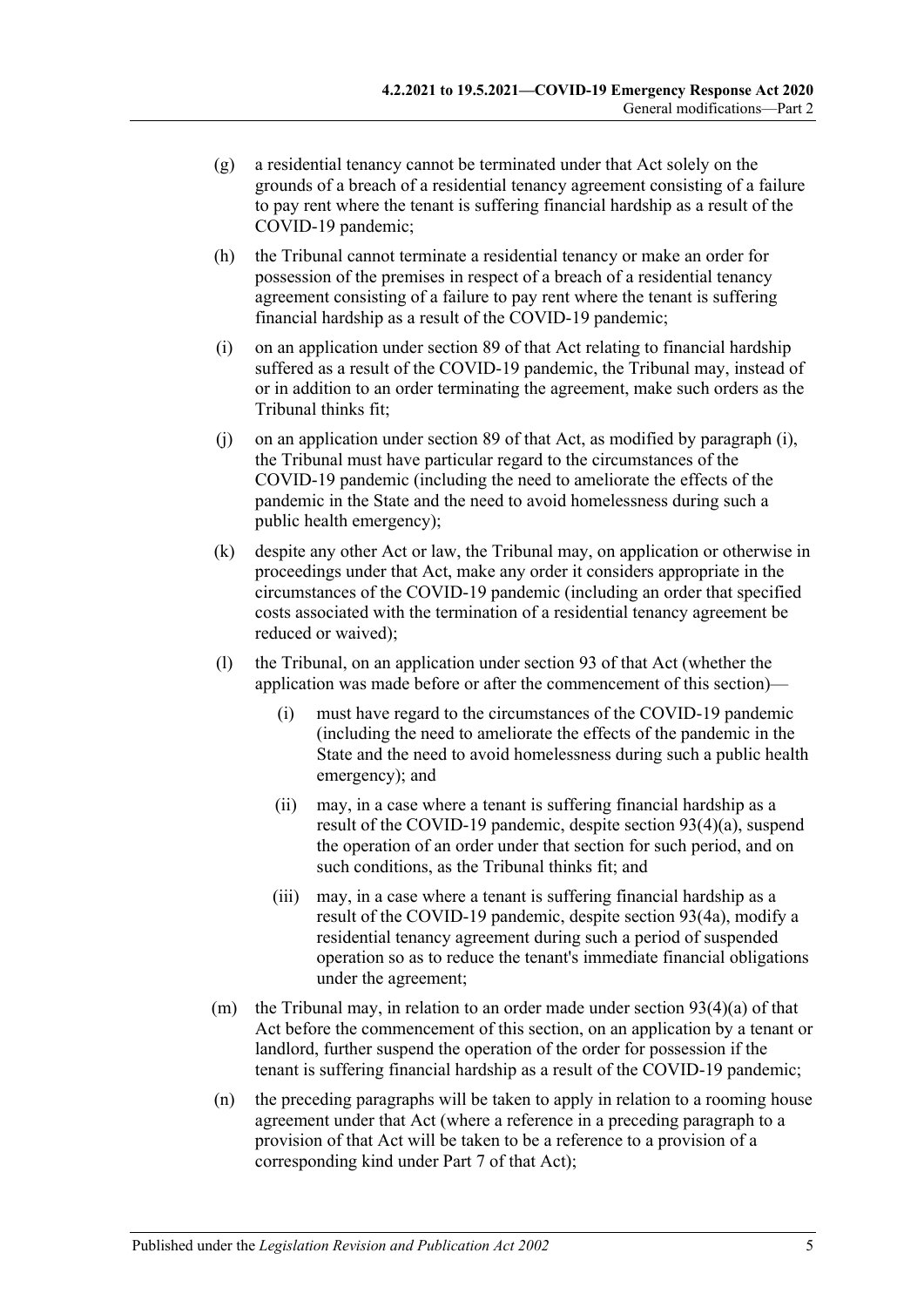- (o) despite any other Act or law, the Tribunal must not make an order requiring interest to be paid on an amount payable by a tenant under a residential tenancy agreement;
- (p) despite a provision of any other Act or law, an order of the Tribunal contemplated by a preceding paragraph may have retrospective effect;
- (q) section 99(4) of that Act does not apply in circumstances where the tenant, or another person lawfully residing in the premises, is self-isolating because they have, or may have, COVID-19;
- (r) section 115 of that Act will be taken not to apply to an agreement or arrangement required by this section or otherwise required to give effect to this section;
- (s) the following matters must not be recorded on a residential tenancies database:
	- (i) a matter consisting of, or relating to, a failure to pay rent due where the tenant is suffering financial hardship as a result of the COVID-19 pandemic;
	- (ii) any other matter that the Tribunal orders not to be so recorded;
	- (iii) any other matter prescribed by the regulations.
- (2) A purported termination or other action in contravention of the *[Residential Tenancies](http://www.legislation.sa.gov.au/index.aspx?action=legref&type=act&legtitle=Residential%20Tenancies%20Act%201995)  Act [1995](http://www.legislation.sa.gov.au/index.aspx?action=legref&type=act&legtitle=Residential%20Tenancies%20Act%201995)* (as modified by this section) will be taken to be void and of no effect.
- (3) A provision of the *[Residential Tenancies Act](http://www.legislation.sa.gov.au/index.aspx?action=legref&type=act&legtitle=Residential%20Tenancies%20Act%201995) 1995* not referred to in a preceding subsection will be taken to be modified to the extent necessary to give effect to the modifications set out in this section.
- <span id="page-5-0"></span>(4) The Tribunal may, on application by a landlord or tenant under a residential tenancy agreement (whether or not the agreement is still in force), make such of the following orders as the Tribunal thinks fit:
	- (a) an order modifying or suspending any prescribed order of the Tribunal made during the prescribed period in relation to a residential tenancy period;
	- (b) an order confirming, varying or quashing any prescribed action done, or purportedly done, by a landlord under the *[Residential Tenancies Act](http://www.legislation.sa.gov.au/index.aspx?action=legref&type=act&legtitle=Residential%20Tenancies%20Act%201995) 1995* in respect of a residential tenancy agreement during the prescribed period;
	- (c) any other order the Tribunal thinks appropriate to address the consequences of the retrospective commencement of this section.
- (5) An application under [subsection](#page-5-0) (4) must be made within 28 days after the commencement of this section (or such longer period as the Tribunal may allow).
- (6) In making orders under this section, the Tribunal must have regard to the intended effect of the operation of this section as it relates to matters of the relevant kind.
- (7) Section 111 of the *[Residential Tenancies Act](http://www.legislation.sa.gov.au/index.aspx?action=legref&type=act&legtitle=Residential%20Tenancies%20Act%201995) 1995* applies in relation to orders under this section.
- (8) To avoid doubt, the jurisdiction conferred by this section comes within the original jurisdiction of the Tribunal.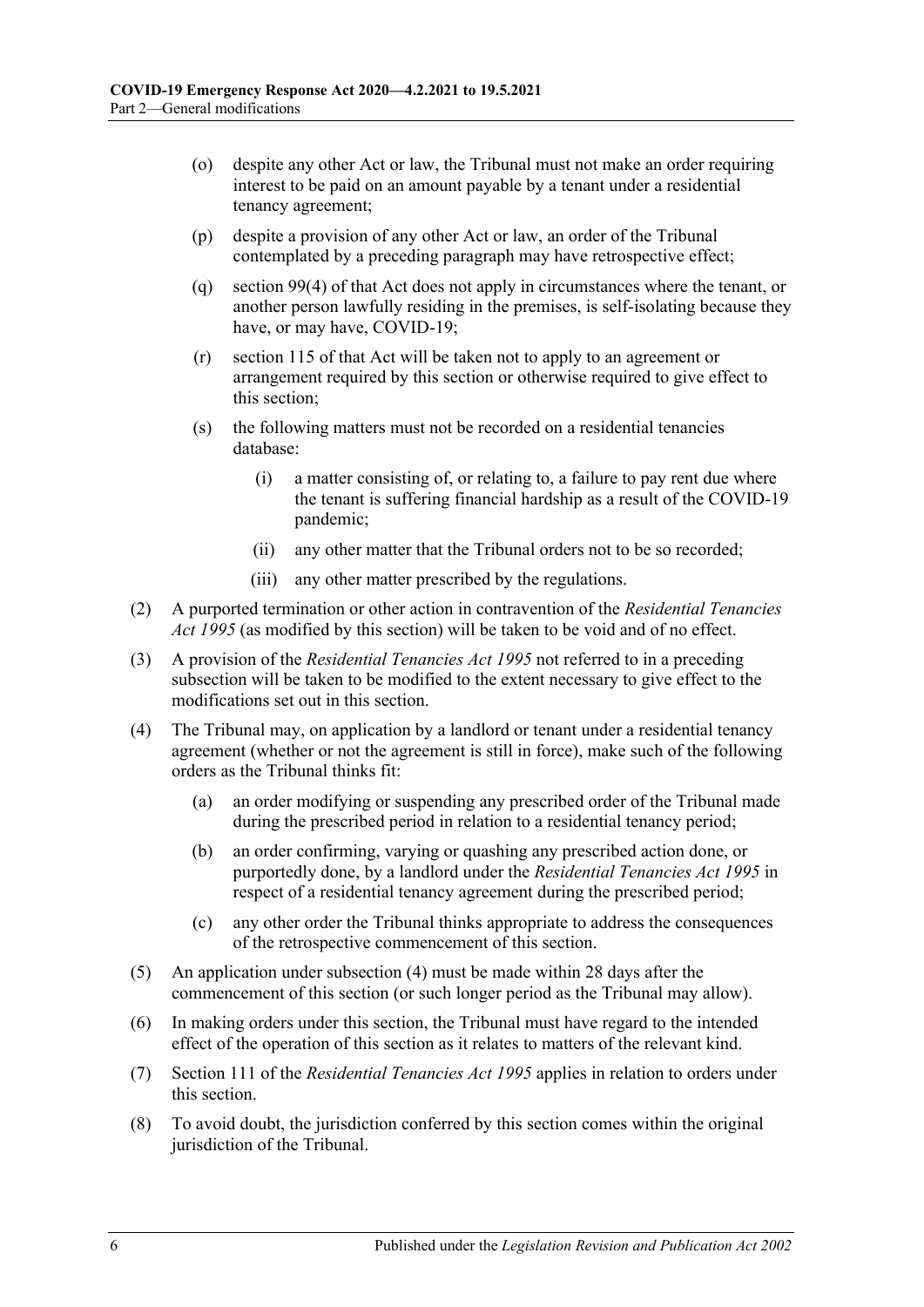- (9) Subject to any regulations under [section](#page-12-0) 20, an order of the Tribunal under this section will be taken to be revoked on the day on which this section expires.
- (10) In this section, a reference to the payment of rent will be taken to include a reference to the payment of an amount relating to water supply and usage.
- (11) A term or phrase used in this section will, unless the contrary intention appears, have the same meaning as in the *[Residential Tenancies Act](http://www.legislation.sa.gov.au/index.aspx?action=legref&type=act&legtitle=Residential%20Tenancies%20Act%201995) 1995*.
- (12) In this section—

*prescribed order* means an order of the Tribunal made, or having effect, during the prescribed period;

*prescribed action*, by a landlord, means an action taken by the landlord that would, if it occurred after the commencement of this section, contravene the *[Residential](http://www.legislation.sa.gov.au/index.aspx?action=legref&type=act&legtitle=Residential%20Tenancies%20Act%201995)  [Tenancies Act](http://www.legislation.sa.gov.au/index.aspx?action=legref&type=act&legtitle=Residential%20Tenancies%20Act%201995) 1995* (as modified by this section);

*prescribed period* means the period commencing on 30 March 2020 and ending on the day on which this Act comes into operation.

## <span id="page-6-0"></span>**9—Provisions applying to residential parks**

- (1) The operation of the *[Residential Parks Act](http://www.legislation.sa.gov.au/index.aspx?action=legref&type=act&legtitle=Residential%20Parks%20Act%202007) 2007* is modified such that the modifications made by [section](#page-3-1) 8 to the *[Residential Tenancies Act](http://www.legislation.sa.gov.au/index.aspx?action=legref&type=act&legtitle=Residential%20Tenancies%20Act%201995) 1995* (including, to avoid doubt, the provisions of [section](#page-3-1) 8 relating to the Tribunal) apply in relation to the *[Residential Parks Act](http://www.legislation.sa.gov.au/index.aspx?action=legref&type=act&legtitle=Residential%20Parks%20Act%202007) 2007* as if a reference in that section to a residential tenancy agreement were a reference to a residential park tenancy agreement, residential park site agreement or residential park agreement (as the case requires).
- (2) A purported termination or other action in contravention of the *[Residential Parks](http://www.legislation.sa.gov.au/index.aspx?action=legref&type=act&legtitle=Residential%20Parks%20Act%202007)  Act [2007](http://www.legislation.sa.gov.au/index.aspx?action=legref&type=act&legtitle=Residential%20Parks%20Act%202007)* (as modified by this section) will be taken to be void and of no effect.
- (3) A term or phrase used in this section will, unless the contrary intention appears, have the same meaning as in the *[Residential Parks Act](http://www.legislation.sa.gov.au/index.aspx?action=legref&type=act&legtitle=Residential%20Parks%20Act%202007) 2007*.

## <span id="page-6-1"></span>**10—Provisions applying to supported residential facilities**

- (1) Subject to this section, the operation of the *[Supported Residential Facilities Act](http://www.legislation.sa.gov.au/index.aspx?action=legref&type=act&legtitle=Supported%20Residential%20Facilities%20Act%201992) 1992* is modified as follows:
	- (a) a proprietor cannot take any other action under that Act for the purpose of terminating a resident contract, where—
		- (i) the grounds for termination are a failure of the resident to pay fees and charges under the resident contract; and
		- (ii) the resident is suffering financial hardship as a result of the COVID-19 pandemic;
	- (b) a proprietor cannot increase fees and charges payable in relation to a resident contract;
	- (c) a resident will be taken not to have breached a term of a resident contract or other agreement by complying with a direction or law relating to the COVID-19 pandemic that applies to or regulates residents of supported residential facilities;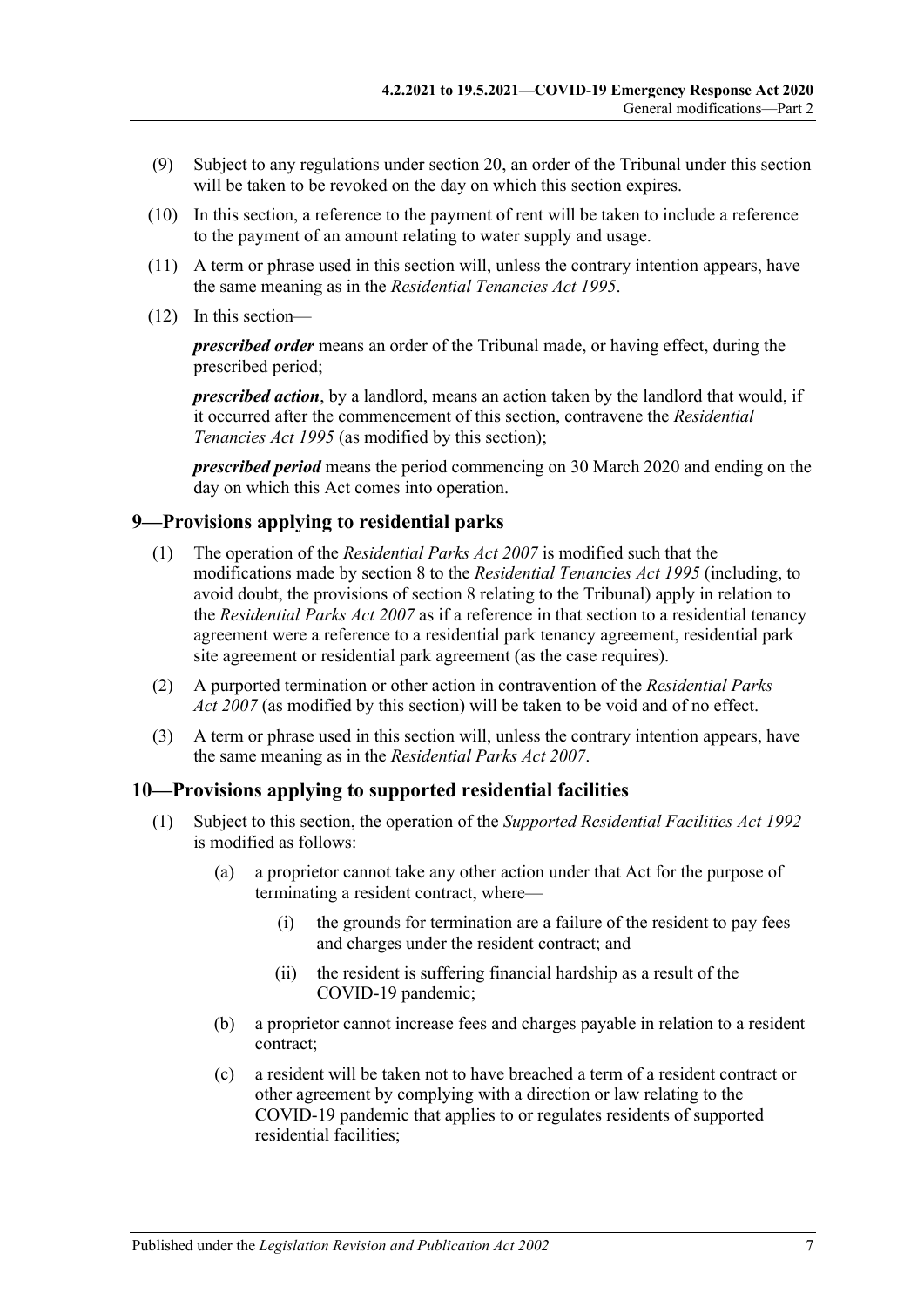- (d) a proprietor must not give a notice to a resident under section 39 of that Act that purports to be notice of a proposed termination on grounds of failure to pay fees or charges if the resident is suffering financial hardship as a result of the COVID-19 pandemic;
- (e) a proprietor cannot make an application under section 43 of that Act in relation to a dispute consisting of a failure to pay fees and charges if the resident is suffering financial hardship as a result of the COVID-19 pandemic (and, to avoid doubt, a licensing authority cannot make orders under that section on an application relating to any other kind of dispute that purports to terminate a resident contract or otherwise require payment of fees and charges in relation to such a resident);
- (f) the Tribunal must not, on a review under section 44 of that Act, make an order that purports to terminate a resident contract or otherwise require a resident to pay fees and charges to the proprietor if the resident is suffering financial hardship as a result of the COVID-19 pandemic;
- <span id="page-7-0"></span>(g) the operation of section 47 of that Act is modified such that—
	- (i) a visit or attendance by a person will only fall within the ambit of that section if it complies with any direction or law applying to or regulating such visits or attendances; and
	- (ii) a person does not commit an offence under section 47(2) if the person is acting in accordance with a direction or law referred to in [subparagraph](#page-7-0) (i);
- (h) section 50 of that Act will be taken not to apply to an agreement or arrangement required by this section or otherwise required to give effect to this section;
- (j) a proprietor will be taken not to commit an offence against that Act, or breach a term of a licence or resident contract or other agreement, to the extent that an act or omission of the proprietor is reasonably required to give effect to the modification made by this section, or by any direction or law relating to the COVID-19 pandemic that applies to or regulates supported residential facilities;
- (k) the Tribunal or a licensing authority, in performing a function or exercising a power under that Act, must have regard to the circumstances of the COVID-19 pandemic (including the need to ameliorate the effects of the pandemic in the State and the need to avoid homelessness during such a public health emergency).
- (2) For the purposes of this section, a reference to fees and charges payable in relation to a resident contract will be taken to include a reference to any costs (however described) payable by a resident under the resident contract (whether for accommodation, personal care services or otherwise).
- (3) A term or phrase used in this section will, unless the contrary intention appears, have the same meaning as in the *[Supported Residential Facilities Act](http://www.legislation.sa.gov.au/index.aspx?action=legref&type=act&legtitle=Supported%20Residential%20Facilities%20Act%201992) 1992*.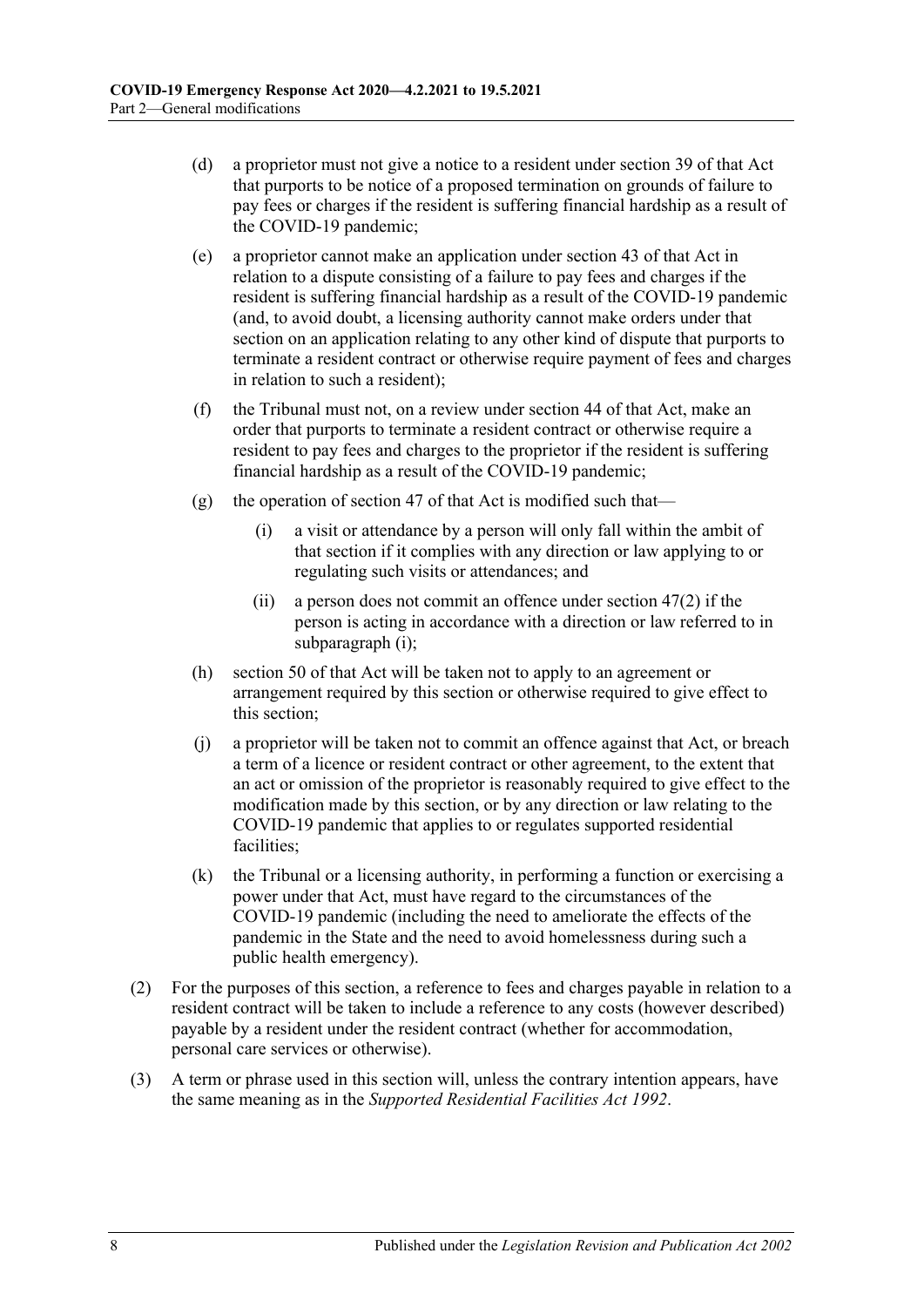## <span id="page-8-1"></span><span id="page-8-0"></span>**10A—Provisions relating to certain community visitors**

- (1) A community visitor may perform a function or exercise a power under a prescribed law to visit and inspect premises, or visit a patient, resident or other person contemplated by the prescribed law, by means of audiovisual or other electronic means that do not involve the community visitor physically entering the premises and, in relation to such visits and inspections—
	- (a) a requirement under the prescribed law that the community visitor physically attend and inspect premises (however described)—
		- (i) if it is reasonably practicable to comply with the requirement by audiovisual or other electronic means—will be taken to be modified to the extent necessary to give effect to this subsection; or
		- (ii) if it is not reasonably practicable to comply with the requirement by audiovisual or other electronic means—will be taken to be suspended until the expiry of this section); and
	- (b) a requirement under the prescribed law that such visits or inspections be conducted by more than 1 community visitor will be taken to be modified so that the visit or inspection may be conducted by a single community visitor; and
	- (c) a reference in the prescribed law that contemplates a community visitor visiting or otherwise being on premises is to be construed accordingly.
- <span id="page-8-2"></span>(2) A community visitor may, in relation to a visit or inspection referred to in [subsection](#page-8-1) (1), give such directions as the community visitor considers reasonably necessary to enable the visit or inspection to occur, including—
	- (a) directions requiring a person, or person of a class—
		- (i) to take reasonable steps to facilitate the visit or inspection (including by making equipment of a specified kind available for use in the course of the visit or inspection); or
		- (ii) to grant access to specified parts of the premises, or such parts of the premises as may reasonably be accessed using the relevant audiovisual or other means; or
	- (b) directions requiring a person, or person of a class, to provide the community visitor with access to a specified patient or resident of the premises, or patients or residents of a specified class, and for an appropriate area within the premises to be made available to enable confidential communication with the community visitor.
- (3) A person must not, without reasonable excuse, refuse or fail to comply with a direction under [subsection](#page-8-2) (2).

Maximum penalty: \$5 000.

(4) Nothing in this section limits any functions or powers that a community visitor has under a prescribed law in relation to a visit or inspection.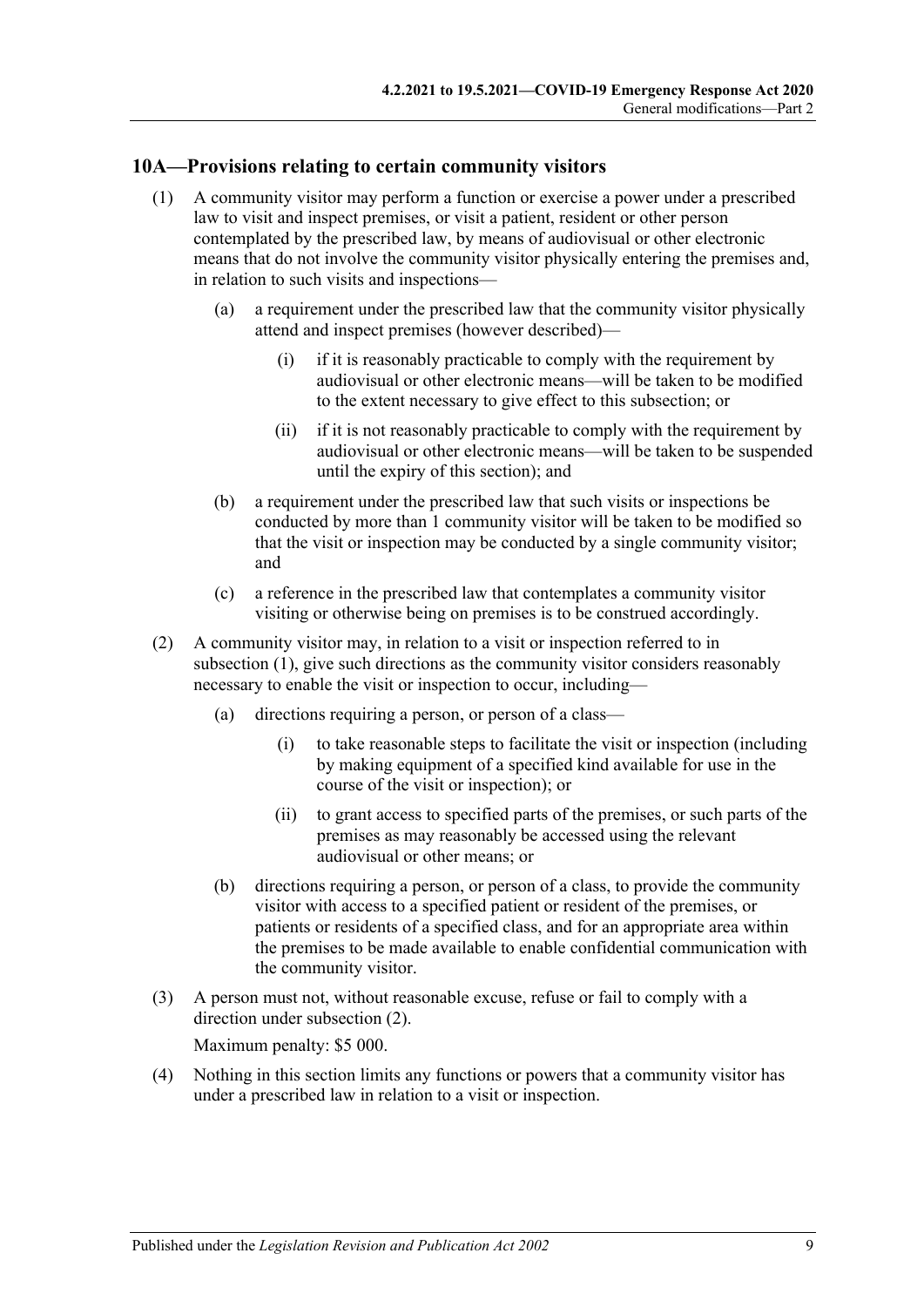- <span id="page-9-1"></span>(5) A community visitor must ensure that the following information is reported on a publicly accessible website and updated on at least a monthly basis:
	- (a) the number of visits or inspections by the community visitor that have occurred by audiovisual or other electronic means in accordance with this section;
	- (b) the name and location of any premises subject to such a visit or inspection;
	- (c) the date on which, and time at which, each such visit or inspection occurred;
	- (d) the reasons why each such visit or inspection occurred by audiovisual or other electronic means in accordance with this section;
	- (e) if a visit or inspection by audiovisual or other electronic means in accordance with this section was not possible for any reason—the reasons why such a visit or inspection was not possible.
- <span id="page-9-2"></span>(6) A report under [subsection](#page-9-1) (5)—
	- (a) must identify, by reference to [paragraphs](#page-9-3) (a) to [\(d\)](#page-9-4) of the definition of *community visitor* in [subsection](#page-9-5) (7), which category of community visitor the report relates to; and
	- (b) must, in a case where the report relates to a category of community visitor referred to in [paragraph](#page-9-3) (a), [\(b\)](#page-9-6) or [\(c\)](#page-9-7) of that definition, be made by the Principal Community Visitor (within the meaning of the Act to which that paragraph relates).
- <span id="page-9-5"></span><span id="page-9-3"></span>(7) In this section—

<span id="page-9-6"></span>*community visitor* means—

- (a) a community visitor within the meaning of the *[Mental Health Act](http://www.legislation.sa.gov.au/index.aspx?action=legref&type=act&legtitle=Mental%20Health%20Act%202009) 2009*;
- (b) a community visitor within the meaning of the *[Disability Services](http://www.legislation.sa.gov.au/index.aspx?action=legref&type=subordleg&legtitle=Disability%20Services%20(Community%20Visitor%20Scheme)%20Regulations%202013)  [\(Community Visitor Scheme\) Regulations](http://www.legislation.sa.gov.au/index.aspx?action=legref&type=subordleg&legtitle=Disability%20Services%20(Community%20Visitor%20Scheme)%20Regulations%202013) 2013*;
- <span id="page-9-7"></span>(c) a community visitor under the *[COVID-19 Emergency Response \(Schedule](http://www.legislation.sa.gov.au/index.aspx?action=legref&type=subordleg&legtitle=COVID-19%20Emergency%20Response%20(Schedule%201)%20Regulations%202020) 1) [Regulations](http://www.legislation.sa.gov.au/index.aspx?action=legref&type=subordleg&legtitle=COVID-19%20Emergency%20Response%20(Schedule%201)%20Regulations%202020) 2020*;
- (d) the Chief Psychiatrist within the meaning of the *[Mental Health Act](http://www.legislation.sa.gov.au/index.aspx?action=legref&type=act&legtitle=Mental%20Health%20Act%202009) 2009*;

#### <span id="page-9-4"></span>*prescribed law* means—

- (a) the *[Mental Health Act 2009](http://www.legislation.sa.gov.au/index.aspx?action=legref&type=act&legtitle=Mental%20Health%20Act%202009)*;
- (b) the *[Disability Services \(Community Visitor Scheme\) Regulations](http://www.legislation.sa.gov.au/index.aspx?action=legref&type=subordleg&legtitle=Disability%20Services%20(Community%20Visitor%20Scheme)%20Regulations%202013) 2013*;
- (c) the *[COVID-19 Emergency Response \(Schedule 1\) Regulations](http://www.legislation.sa.gov.au/index.aspx?action=legref&type=subordleg&legtitle=COVID-19%20Emergency%20Response%20(Schedule%201)%20Regulations%202020) 2020*;
- (d) the *[Health Care Act](http://www.legislation.sa.gov.au/index.aspx?action=legref&type=act&legtitle=Health%20Care%20Act%202008) 2008*.

#### <span id="page-9-8"></span><span id="page-9-0"></span>**14—Extension of time limits, terms of appointment etc**

- (1) If, in accordance with an Act or law, or an instrument—
	- (a) anything needs to be done at a particular time or within a particular period; or
	- (b) any appointment or circumstance ceases at a particular time or exists for a particular period; or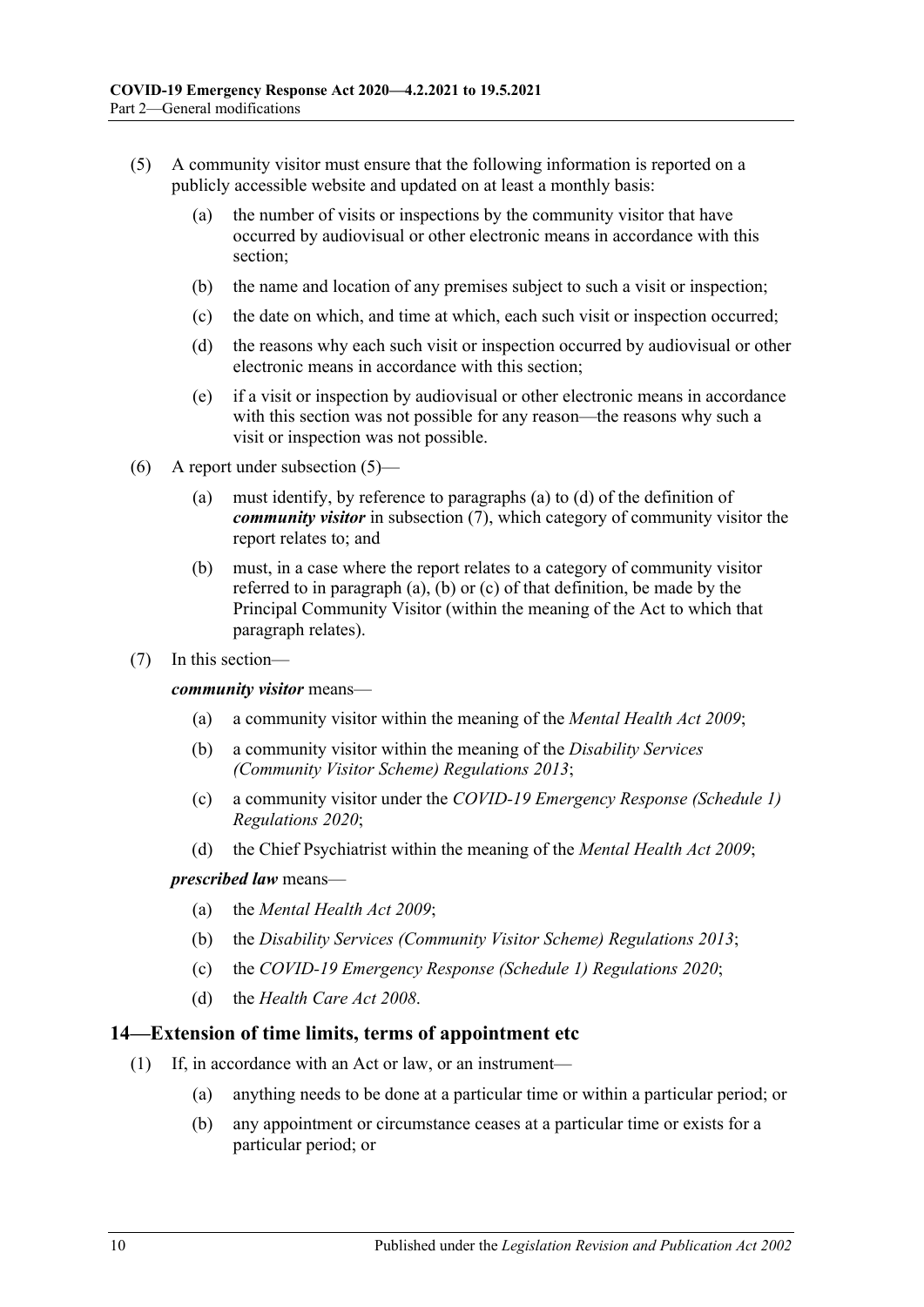(c) anything would expire or cease at a particular time or at the end of a particular period,

(however expressed), the Governor may, by regulation, postpone that time or extend that period.

- (2) However, the regulations may only—
	- (a) postpone a time at which a particular appointment would cease; or
	- (b) extend a particular appointment; or
	- (c) extend a period, at the end of which a particular appointment would cease,

by a maximum period of 6 months.

- (3) Without limiting [subsection](#page-9-8) (1), a postponement or an extension of a period under this section—
	- (a) may be subject to conditions or other limitations; and
	- (b) may be expressed as applying to a particular requirement under an Act or law or to a class of requirements or otherwise in circumstances described in the regulation; and
	- (c) may have the effect of modifying any Act or law or any instrument.

## <span id="page-10-2"></span><span id="page-10-0"></span>**16—Requirements relating to documents**

- (1) The Governor may, by regulation, suspend or modify any requirements under an Act or law, or an instrument, relating to the preparation, signing, witnessing, attestation, certification, stamping or other treatment of any document.
- (2) Without limiting [subsection](#page-10-2) (1), a regulation under this section—
	- (a) may be subject to conditions or other limitations; and
	- (b) may be expressed as applying to a particular requirement under an Act or law or to a class of requirements or otherwise in circumstances described in the regulation; and
	- (c) may have the effect of modifying any Act or law or any instrument.

## <span id="page-10-1"></span>**17—Meetings in person etc may occur by audiovisual or other means**

- (1) Despite a provision of any other Act or law, a requirement that a meeting occur or that some other transaction take place that requires 2 or more persons to be physically present will be taken to be satisfied if the persons meet, or the transaction takes place, remotely using 1 or more of (including a combination of) the following means of communication:
	- (a) audio visual;
	- (b) audio;
	- (c) any other means of communication prescribed by the regulations for the purposes of this paragraph.
- (2) This section does not apply in circumstances prescribed by the regulations.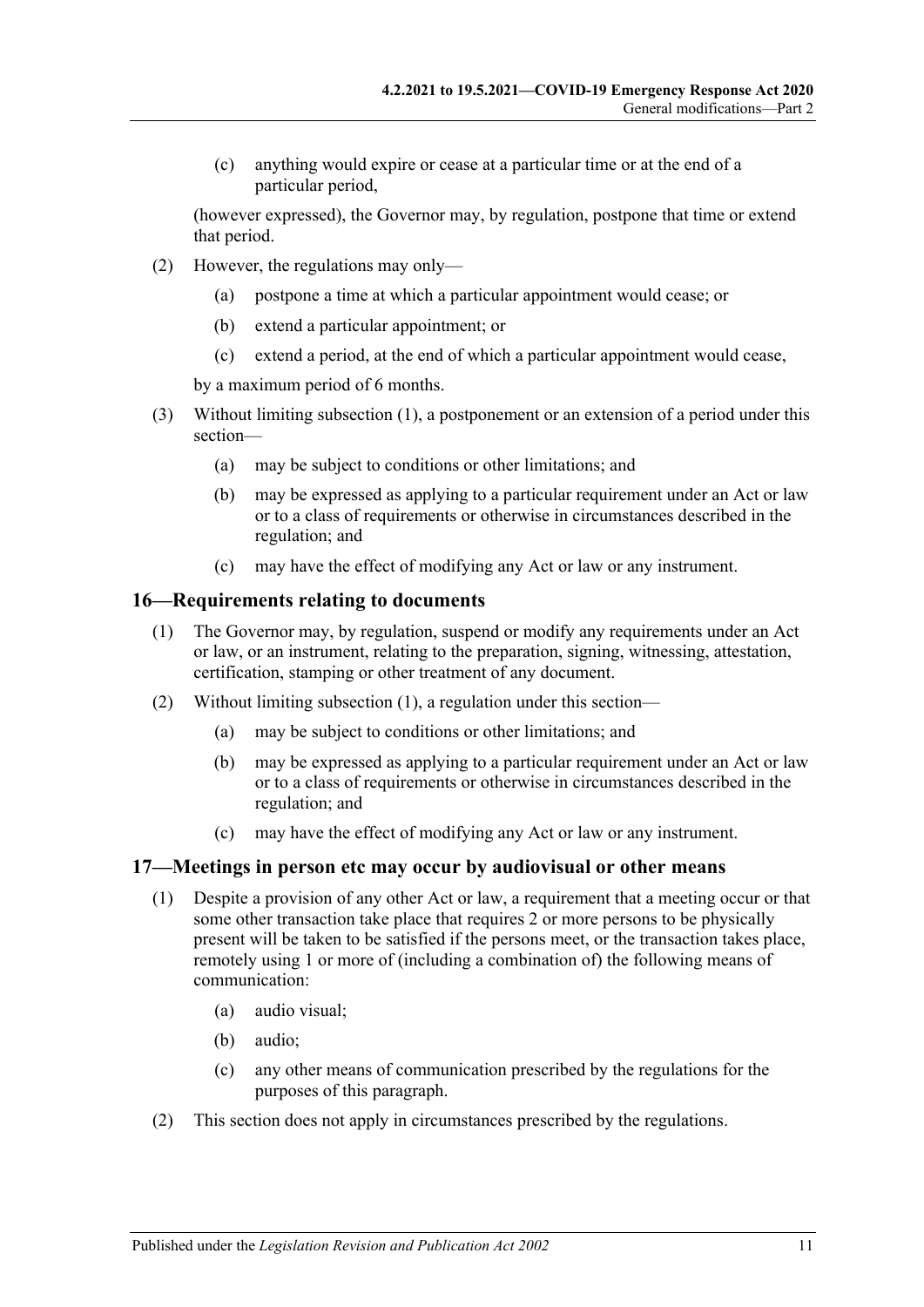## <span id="page-11-0"></span>**18—Service**

Except where this Act requires otherwise, a notice or other document required or authorised to be given to or served on a person under this Act may—

- (a) be given to the person personally; or
- (b) be left for the person at the person's place of residence or business with someone apparently over the age of 16 years; or
- (c) be posted to the person at the person's last known place of residence or business; or
- (d) be transmitted by fax or email to a fax number or email address provided by the person (in which case the notice or other document will be taken to have been given or served at the time of transmission); or
- (e) if the person is a company or registered body within the meaning of the *Corporations Act 2001* of the Commonwealth, be served in accordance with that Act.

## <span id="page-11-2"></span><span id="page-11-1"></span>**19—Regulations**

- (1) The Governor may make such regulations as are contemplated by, or necessary or expedient for the purposes of, this Act.
- (2) Without limiting the generality of [subsection](#page-11-2) (1), the regulations may provide for—
	- (a) the circumstances in which a person will be taken to be suffering financial hardship as a result of the COVID-19 pandemic for the purposes of a tenancy provision of this Act; and
	- (c) mitigation of adverse impacts on a party to a lease resulting from the COVID-19 pandemic, including by making provision for any measures to regulate the parties to a lease or the provisions of a lease; and
	- (d) modification of the operation of any provisions of this Act or a relevant Act for a purpose related to any circumstances brought about by the COVID-19 pandemic (or measures taken to address the COVID-19 pandemic) or to economic stimulus during and after the COVID-19 pandemic; and
	- (e) provisions making related modifications to any Act or law consequent on the tenancy provisions of this Act; and
	- (f) modification or suspension of the operation of [Schedule](#page-14-1) 1 or any Act or law relating to the matters dealt with in that Schedule; and
	- (g) a scheme for a community visitor or visitors for the purposes of [Schedule](#page-14-1) 1; and
	- (h) the keeping of records, or the making of any reports to the Minister or another specified person or body, in relation to any matter dealt with by this Act; and
	- (i) provisions of a saving or transitional nature consequent on the enactment of this Act or the making of any regulation under this Act; and
	- (j) fines, not exceeding \$10 000, for offences against the regulations; and
	- (k) expiation fees, not exceeding \$5 000, for offences against the regulations; and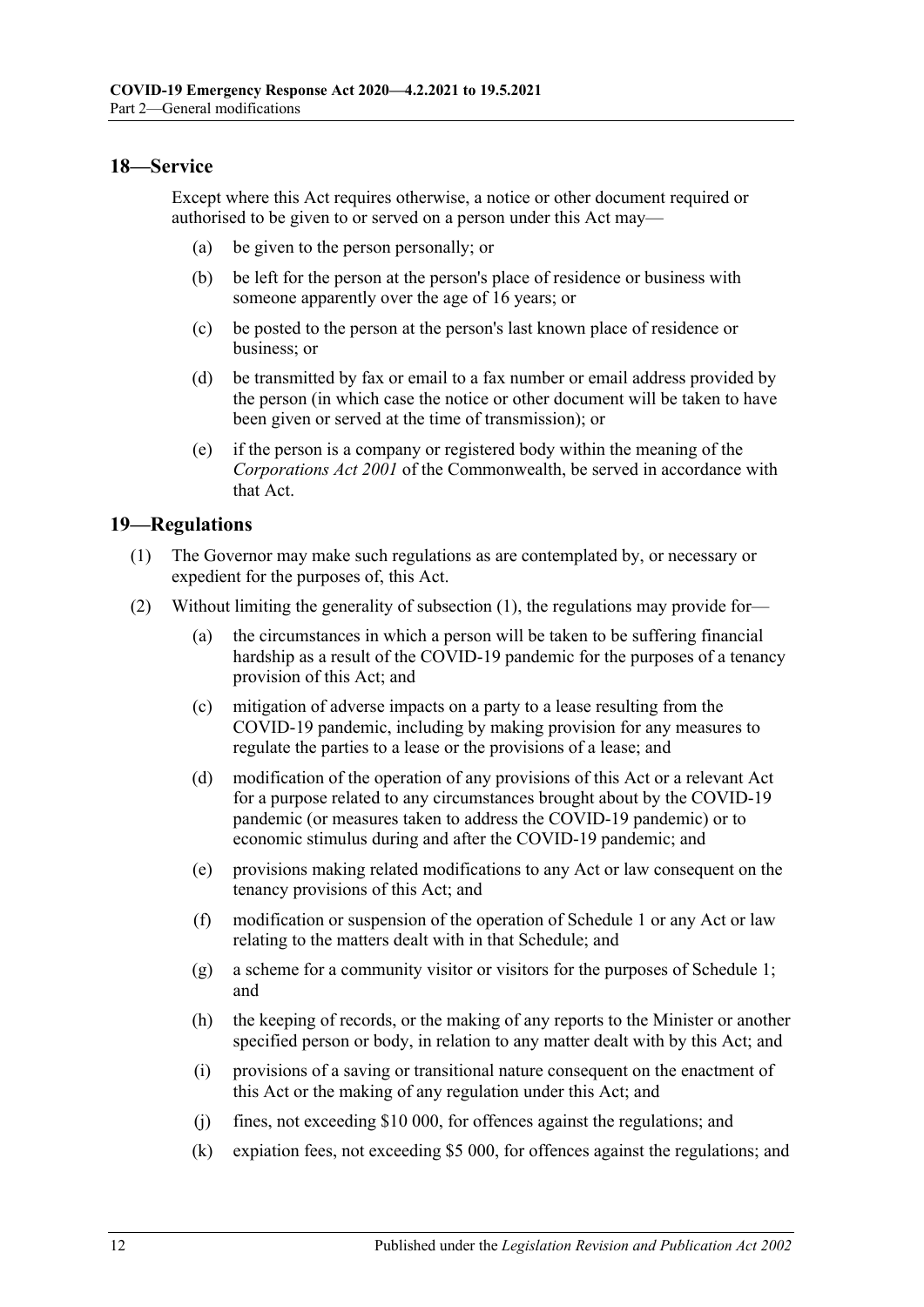- (l) facilitation of proof of the commission of offences and other evidentiary matters.
- (3) The regulations may—
	- (a) be of general or limited application; and
	- (b) make different provision according to the circumstances or entities to which they are expressed to apply; and
	- (c) apply or incorporate, wholly or partially and with or without modification, a code, standard, policy or other document prepared or published by the Minister or another specified person or body; and
	- (d) provide that any matter or thing is to be determined, dispensed with, regulated or prohibited according to the discretion of the Minister, the State Co-ordinator, the Chief Public Health Officer or any other specified body or person.
- (4) If a code, standard or other document is referred to or incorporated in the regulations—
	- (a) a copy of the code, standard or other document must be kept available for public inspection, without charge and during ordinary office hours, at an office or offices specified in the regulations; and
	- (b) evidence of the contents of the code, standard or other document may be given in any legal proceedings by production of a document apparently certified by the Minister to be a true copy of the code, standard or other document.
- <span id="page-12-1"></span>(5) On the expiry of a provision of this Act under [section](#page-2-6) 6, all regulations made for the purposes of the provision are taken to be revoked.
- (6) In this section—

*relevant Act* means the *[Landlord and Tenant Act](http://www.legislation.sa.gov.au/index.aspx?action=legref&type=act&legtitle=Landlord%20and%20Tenant%20Act%201936) 1936*, the *[Real Property Act](http://www.legislation.sa.gov.au/index.aspx?action=legref&type=act&legtitle=Real%20Property%20Act%201886) 1886*, the *[Residential Parks Act](http://www.legislation.sa.gov.au/index.aspx?action=legref&type=act&legtitle=Residential%20Parks%20Act%202007) 2007*, the *[Residential Tenancies Act](http://www.legislation.sa.gov.au/index.aspx?action=legref&type=act&legtitle=Residential%20Tenancies%20Act%201995) 1995*, the *[Retail and](http://www.legislation.sa.gov.au/index.aspx?action=legref&type=act&legtitle=Retail%20and%20Commercial%20Leases%20Act%201995)  [Commercial Leases Act](http://www.legislation.sa.gov.au/index.aspx?action=legref&type=act&legtitle=Retail%20and%20Commercial%20Leases%20Act%201995) 1995*, the *[Supported Residential Facilities Act](http://www.legislation.sa.gov.au/index.aspx?action=legref&type=act&legtitle=Supported%20Residential%20Facilities%20Act%201992) 1992* or any other Act in so far as it relates to or affects landlords and tenants in the State or other residential leases, licences or agreements;

*tenancy provision* of this Act means sections 8 to [10](#page-6-1) (inclusive).

## <span id="page-12-0"></span>**20—Savings and transitional matters**

- (1) The Governor may make regulations of a savings or transitional nature consequent on the expiry of any provision of this Act under [section](#page-2-6) 6 (or on the revocation of any regulation in accordance with [section](#page-12-1) 19(5)).
- (2) The regulations may—
	- (a) be of general or limited application; and
	- (b) make different provision according to the circumstances or entities to which they are expressed to apply; and
	- (c) apply or incorporate, wholly or partially and with or without modification, a code, standard, policy or other document prepared or published by the Minister or another specified person or body; and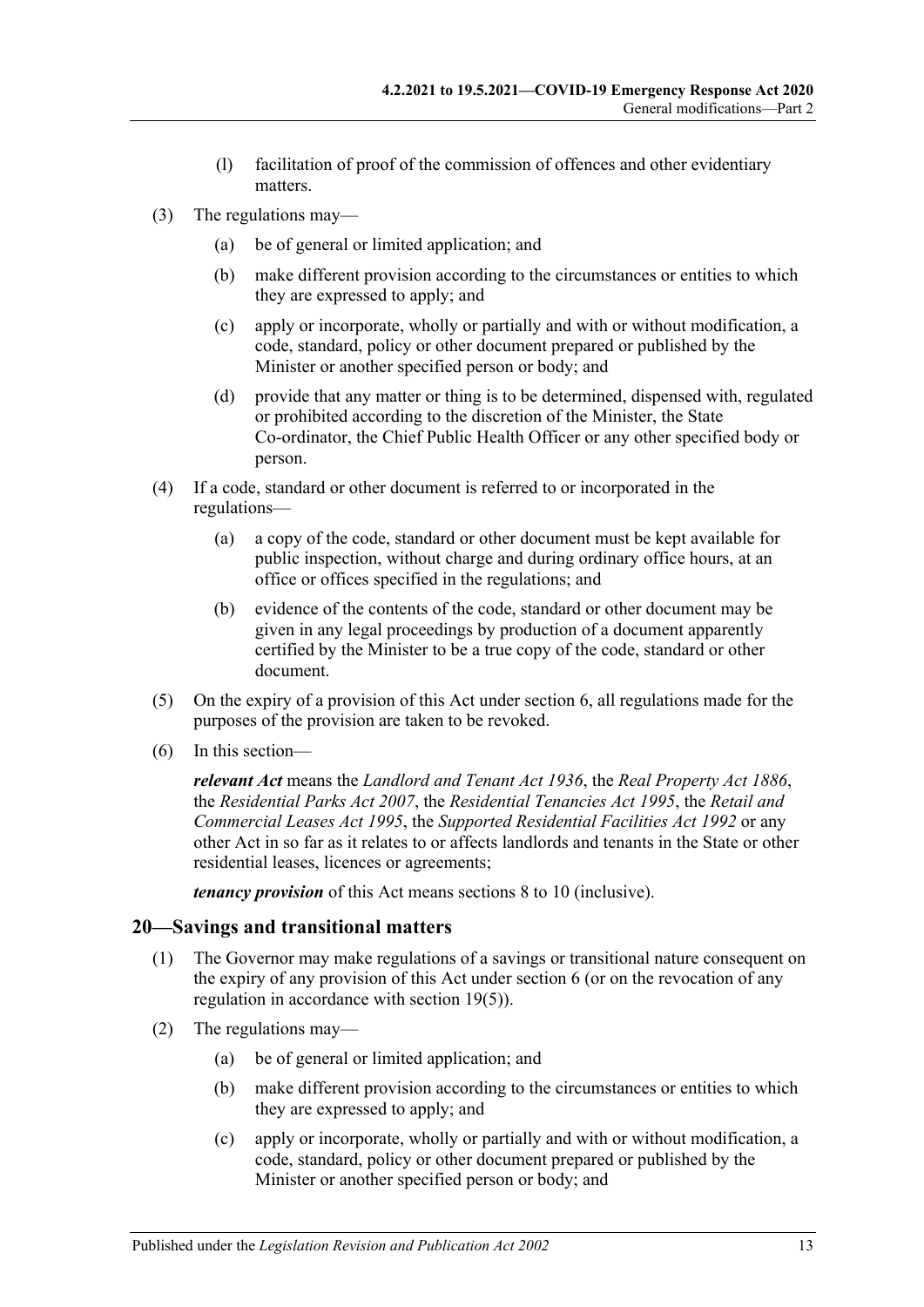- (d) provide that any matter or thing is to be determined, dispensed with, regulated or prohibited according to the discretion of the Minister, the State Co-ordinator, the Chief Public Health Officer or any other specified body or person.
- (3) If a code, standard or other document is referred to or incorporated in the regulations—
	- (a) a copy of the code, standard or other document must be kept available for public inspection, without charge and during ordinary office hours, at an office or offices specified in the regulations; and
	- (b) evidence of the contents of the code, standard or other document may be given in any legal proceedings by production of a document apparently certified by the Minister to be a true copy of the code, standard or other document.
- $(4)$  If—
	- (a) a regulation made under [section](#page-9-0) 14 postpones any time or extends any period; and
	- (b) the regulation is revoked by operation of [section](#page-12-1) 19(5) before that time or before the expiration of that period,

the postponement or extension continues to have effect according to its terms (as in force immediately before the revocation).

## <span id="page-13-2"></span><span id="page-13-0"></span>**21—Disallowance of regulations made under Act**

- (1) Despite section 10(3) of the *[Subordinate Legislation Act](http://www.legislation.sa.gov.au/index.aspx?action=legref&type=act&legtitle=Subordinate%20Legislation%20Act%201978) 1978*, all regulations made under this Act must be laid before each House of Parliament on the next sitting day of that House after the regulations are made.
- (2) Except as is provided under [subsection](#page-13-2) (1), nothing in this section limits the operation of the *[Subordinate Legislation Act](http://www.legislation.sa.gov.au/index.aspx?action=legref&type=act&legtitle=Subordinate%20Legislation%20Act%201978) 1978*.
- (3) Where regulations made under this Act are disallowed, the Governor must not, except in accordance with a resolution of the House that disallowed the regulations, remake those regulations, or make regulations that are of the same effect, within 6 months after the day on which the regulations are disallowed.

## <span id="page-13-1"></span>**22—Immunity from liability etc**

No civil or criminal liability attaches to the Crown, or to any person acting in good faith, in respect of—

- (a) any acts or omissions in connection with—
	- (i) the exercise or discharge, or purported exercise or discharge, of a power or function under this Act; or
	- (ii) the carrying out, or purported carrying out, of any direction or requirement given or imposed, or purportedly given or imposed, in accordance with this Act; or
- (b) any failure to exercise or discharge a power or function under this Act,

in relation to the outbreak of the human disease named COVID-19 within South Australia.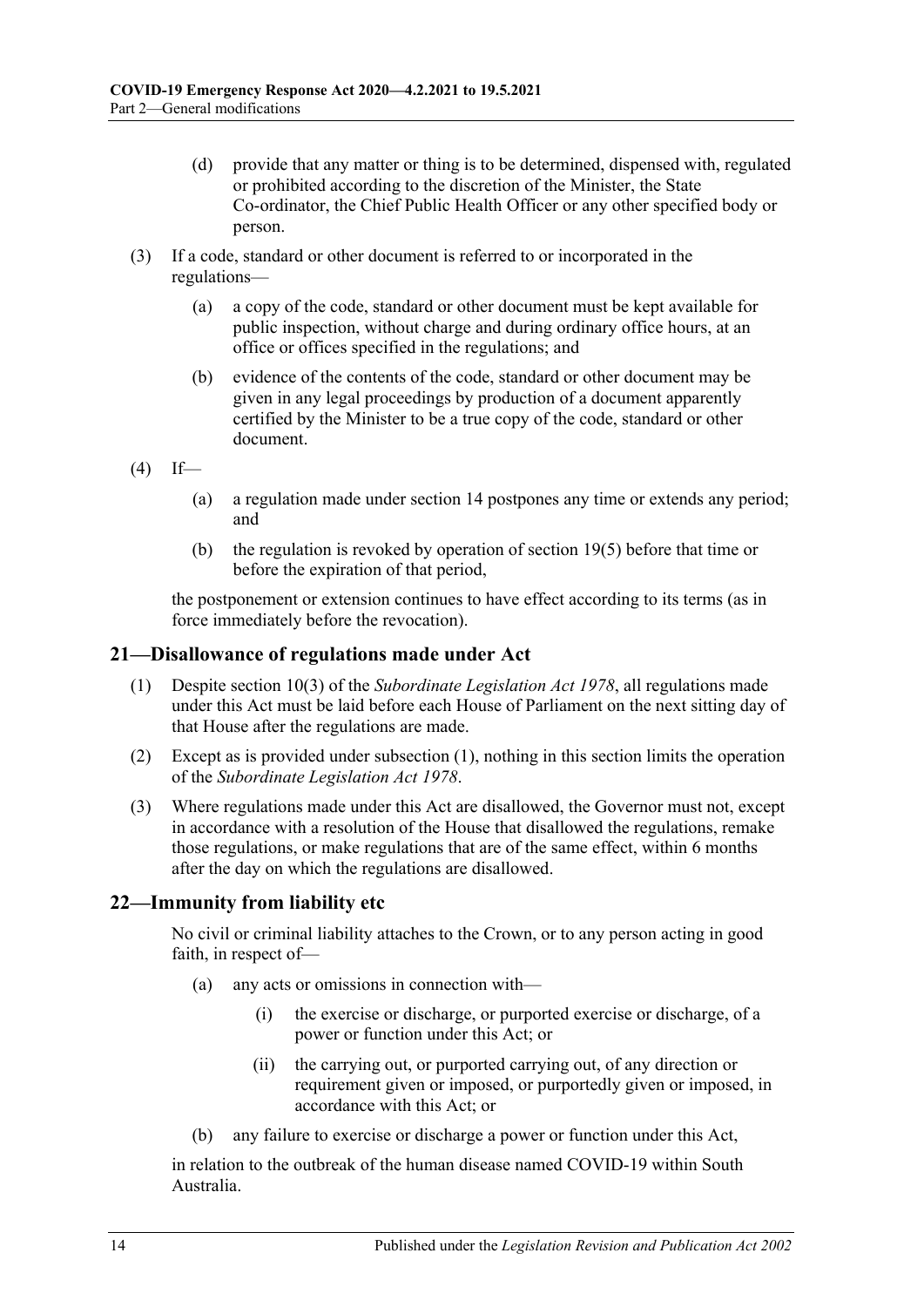# <span id="page-14-0"></span>**23—Further provisions in Schedules**

- (1) [Schedule](#page-14-1) 1 has effect according to its terms (despite any other Act or law) until that Schedule expires in accordance with [section](#page-2-6) 6.
- (2) The operation of a law of the State specified in a provision of [Schedule](#page-22-2) 2 is modified as set out in that provision until that provision expires in accordance with [section](#page-2-6) 6.
- (3) In Schedule 3, a provision under a heading referring to the amendment of a specified Act amends the Act so specified.

# <span id="page-14-1"></span>**Schedule 1—Special provisions relating to detention of certain protected persons during COVID-19 pandemic**

## <span id="page-14-2"></span>**1—Interpretation**

(1) In this Schedule—

*Authorising Officer* means the Authorising Officer appointed under [clause](#page-15-3) 5;

*guidelines* means the guidelines published under [clause](#page-15-2) 4, as in force from time to time;

*mentally incapacitated person* means a mentally incapacitated person within the meaning of the *[Guardianship and Administration Act](http://www.legislation.sa.gov.au/index.aspx?action=legref&type=act&legtitle=Guardianship%20and%20Administration%20Act%201993) 1993*;

#### *protected person* means—

- (a) a protected person within the meaning of the *[Guardianship and](http://www.legislation.sa.gov.au/index.aspx?action=legref&type=act&legtitle=Guardianship%20and%20Administration%20Act%201993)  [Administration Act](http://www.legislation.sa.gov.au/index.aspx?action=legref&type=act&legtitle=Guardianship%20and%20Administration%20Act%201993) 1993*; or
- (b) a mentally incapacitated person who is a resident of a supported residential facility; or
- (c) a mentally incapacitated person who is a resident in other supported accommodation of a kind prescribed by the regulations;

*supported residential facility* means a supported residential facility under the *[Supported Residential Facilities Act](http://www.legislation.sa.gov.au/index.aspx?action=legref&type=act&legtitle=Supported%20Residential%20Facilities%20Act%201992) 1992*;

*Tribunal* means the South Australian Civil and Administrative Tribunal established under the *[South Australian Civil and Administrative Tribunal Act](http://www.legislation.sa.gov.au/index.aspx?action=legref&type=act&legtitle=South%20Australian%20Civil%20and%20Administrative%20Tribunal%20Act%202013) 2013*.

- (2) For the purposes of this Schedule, a reference to the *guardian* of a person will be taken to include a reference to a person who, under the *[Guardianship and](http://www.legislation.sa.gov.au/index.aspx?action=legref&type=act&legtitle=Guardianship%20and%20Administration%20Act%201993)  [Administration Act](http://www.legislation.sa.gov.au/index.aspx?action=legref&type=act&legtitle=Guardianship%20and%20Administration%20Act%201993) 1993*, has limited guardianship of the person, provided the accommodation arrangements for the protected persons fall within the responsibility of the guardian.
- (3) For the purposes of this Schedule, a reference to the *usual place of residence* of a protected person—
	- (a) will, in the case of a protected person who is the subject of an order under section 32 of the *[Guardianship and Administration Act](http://www.legislation.sa.gov.au/index.aspx?action=legref&type=act&legtitle=Guardianship%20and%20Administration%20Act%201993) 1993* that directs that the protected reside at a specified place, be taken to be a reference to that specified place; and
	- (b) will be taken to include a reference to a place at which the protected person is residing on a temporary basis.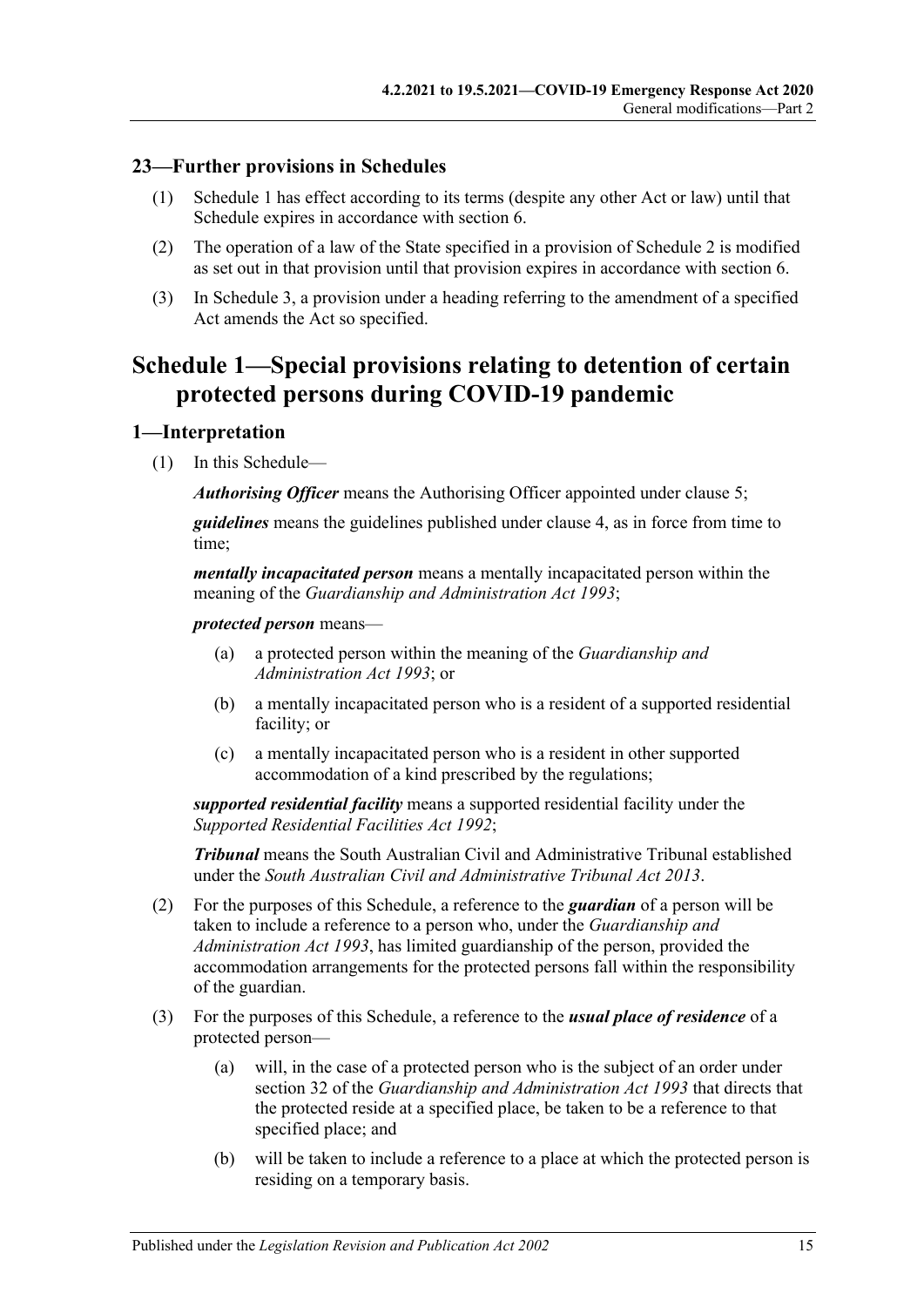#### **Note—**

For example, a person may temporarily reside in a hospital or rehabilitation facility.

#### <span id="page-15-0"></span>**2—Detention under Schedule**

- (1) Subject to this Schedule, and to any direction of the Authorising Officer or the Tribunal, the detention of a protected person—
	- (a) must comply with the guidelines (including provisions setting out the nature of detention, and any limits on such detention); and
	- (b) may be conditional or unconditional.
- (2) Despite [clause](#page-20-0) 13, or any order of the Tribunal or direction of the Authorising Officer to the contrary, the period during which a protected person can be detained under this clause ceases on the day on which this Schedule expires (and, to avoid doubt, any detention or other restrictions imposed on the protected person under this Schedule must cease no later than that day).
- (3) Any order of the Tribunal, or direction of the Authorising Officer, under this Schedule will be taken to be revoked on the day on which this Schedule expires.

#### <span id="page-15-1"></span>**3—Interaction with other treatment requirements etc**

- (1) Nothing in this Schedule prevents a protected person detained under this Schedule from receiving medical treatment at a place other than the place at which they are so detained.
- (2) The exercise of a function or power under this Schedule will be taken not, of itself, to contravene a treatment plan (however described) relating to a protected person.

## <span id="page-15-2"></span>**4—Guidelines**

- (1) The Minister may, by notice in the Gazette, publish guidelines for the purposes of this Schedule.
- (2) The Minister may, by subsequent notice in the Gazette, vary, substitute or revoke guidelines published under this clause.
- (3) The Minister must publish any guidelines under this clause on a website determined by the Minister.

#### <span id="page-15-3"></span>**5—Appointment of Authorising Officer**

- (1) The Minister may appoint a person as the *Authorising Officer* for the purposes of this Schedule, being a person (who may be a public servant) who, in the opinion of the Minister, has the appropriate qualifications or experience to perform the functions and exercise the powers conferred on the Authorising Officer under this Schedule.
- (2) The Authorising Officer will be appointed on terms and conditions determined by the Minister.
- (3) The Authorising Officer is subject to the direction and control of the Minister.
- (4) The Authorising Officer must, in performing a function or exercising a power under this Schedule, comply with the guidelines (including guidelines relating to the resolution of an actual or perceived conflict of interest in respect of the Authorising Officer's functions and duties under any other Act or law).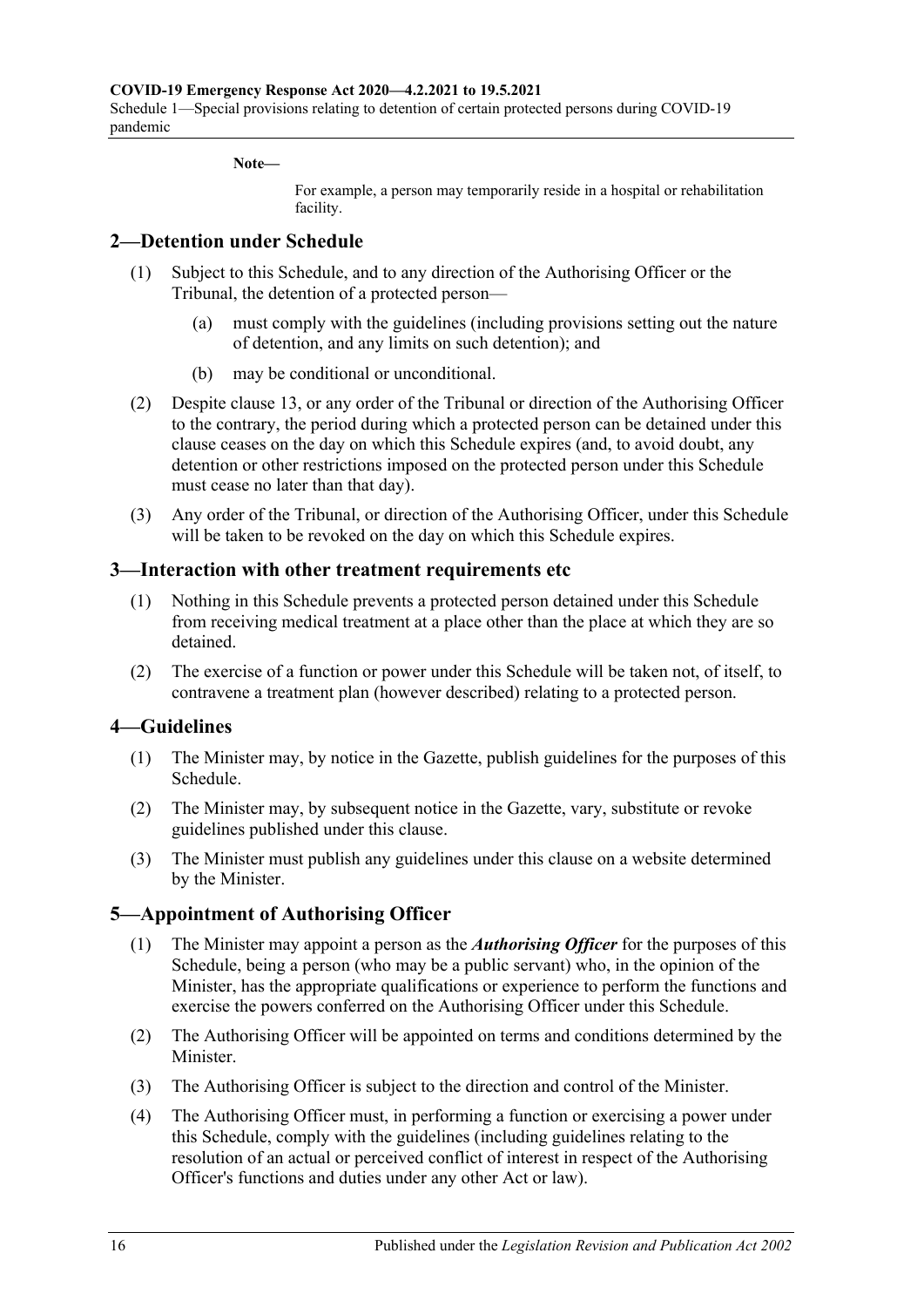- (5) The functions of the Authorising Officer are—
	- (a) to monitor the operation of this Schedule and ensure that the rights of protected persons who are detained under the Schedule are protected; and
	- (b) such other functions as may be conferred on the Authorising Officer by this Schedule or the regulations, or by the Minister.
- (6) The office of the Authorising Officer becomes vacant if the holder—
	- (a) dies; or
	- (b) completes a term of office and is not reappointed; or
	- (c) resigns by written notice to the Minister; or
	- (d) is convicted of—
		- (i) an indictable offence against the law of this State; or
		- (ii) an offence against the law of this State that is punishable by imprisonment for a term of at least 12 months; or
		- (iii) an offence against the law of another jurisdiction that, if committed in this State, would be an offence of a kind referred to in a preceding paragraph; or
	- (e) is sentenced to imprisonment for an offence (whether against a law of this State or another jurisdiction); or
	- (f) is removed from office by the Minister under [subclause](#page-16-1) (7).
- <span id="page-16-1"></span>(7) The appointment of the Authorising Officer may be terminated by the Minister on any grounds the Minister thinks fit.

## <span id="page-16-2"></span><span id="page-16-0"></span>**6—Authorising Officer may give directions**

- (1) The Authorising Officer may, by notice in writing, direct that the detention of a protected person under this Schedule cease forthwith, or on a day specified in the notice.
- (2) The Authorising Officer may, by notice in writing, give such other directions as the Authorising Officer considers appropriate for the purposes of this Schedule (including, to avoid doubt, a direction requiring a specified person or body to take specified steps to give effect to a direction under [subclause](#page-16-2) (1)).
- (3) Before giving a direction under this clause, the Authorising Officer must have regard to the circumstances of the COVID-19 pandemic as they exist at the time (including the need to limit the spread of the COVID-19 virus and to ameliorate the effects of the pandemic in the State).
- (4) A person must not, without reasonable excuse, refuse or fail to comply with a direction of the Authorising Officer.

Maximum penalty:

- (a) in the case of a body corporate—\$75 000;
- (b) in the case of a natural person—\$20 000.

Expiation fee:

(a) in the case of a body corporate—\$5 000;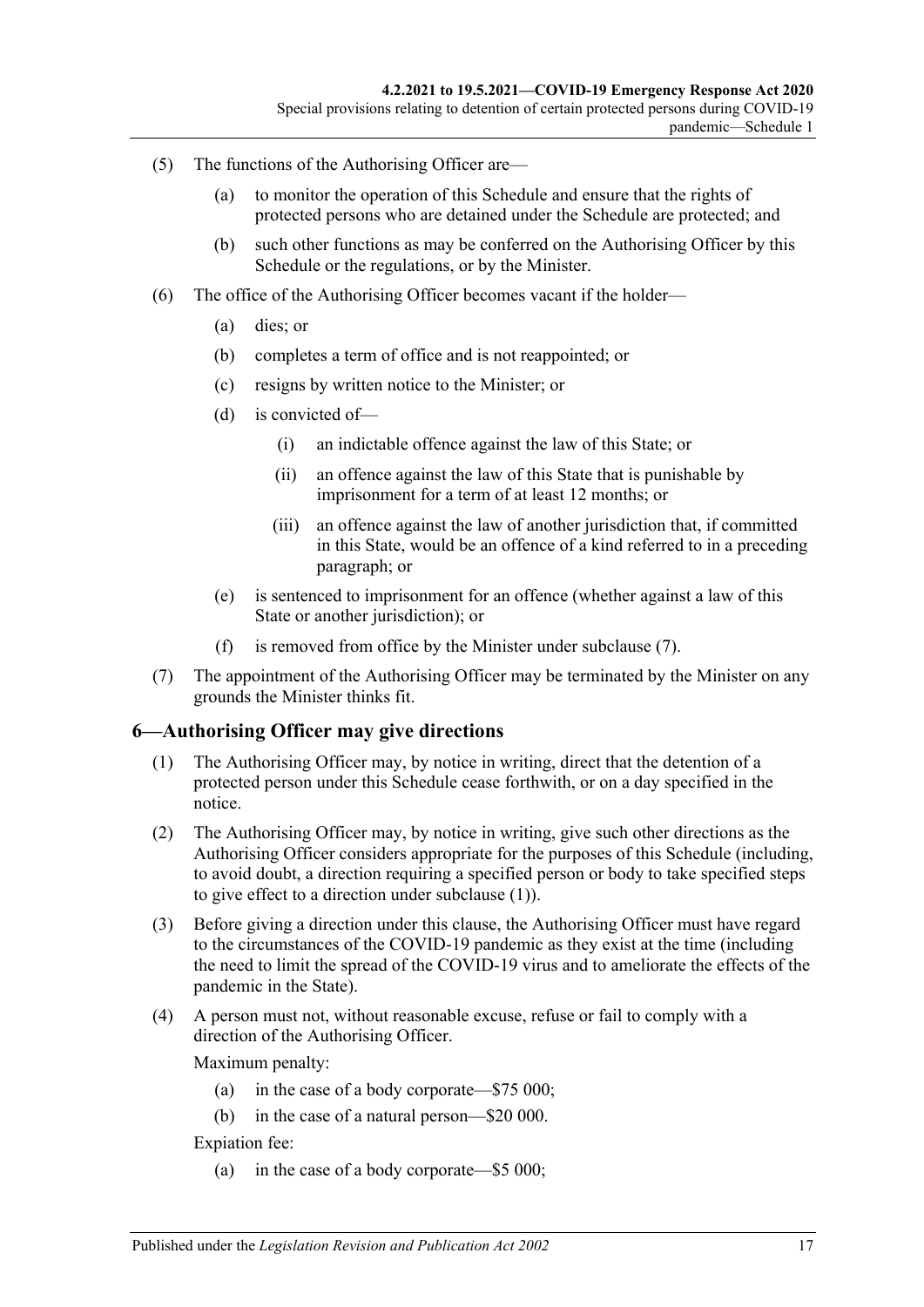- (b) in the case of a natural person—\$2 000.
- <span id="page-17-3"></span>(5) If a body corporate is guilty of an offence against this clause, each director and the manager of the body corporate are guilty of an offence and liable to the same penalty as is prescribed for the principal offence when committed by a natural person unless the director or the manager (as the case may be) proves that they could not by the exercise of due diligence have prevented the commission of the offence.
- (6) A person may be prosecuted and convicted of an offence under [subclause](#page-17-3) (5) whether or not the body corporate has been prosecuted or convicted of the offence committed by the body corporate.

## <span id="page-17-0"></span>**7—Delegation**

- (1) The Authorising Officer may delegate functions or powers under this Schedule—
	- (a) to the person for the time being holding or acting in a particular office or position; or
	- (b) to any other specified person or body.
- (2) A delegation under this clause—
	- (a) must be by instrument in writing; and
	- (b) may be absolute or conditional; and
	- (c) does not derogate from the power of the Authorising Officer to act in any matter; and
	- (d) is revocable at will by the Authorising Officer.

# <span id="page-17-1"></span>**8—Authorised officers**

- (1) The following persons are authorised officers for the purposes of this Schedule:
	- (a) police officers;
	- (b) authorised officers under the *[Emergency Management Act](http://www.legislation.sa.gov.au/index.aspx?action=legref&type=act&legtitle=Emergency%20Management%20Act%202004) 2004*;
	- (c) a person, or class of persons, authorised by the Minister for the purposes of this Schedule.
- <span id="page-17-4"></span>(2) An appointment under [subclause](#page-17-4) (1)(c) may be subject to conditions specified by the Minister.
- (3) An appointment under [subclause](#page-17-4) (1)(c) is, by force of this subclause, revoked on the expiry or repeal of this Schedule.

## <span id="page-17-2"></span>**9—Powers of authorised officers to detain protected person etc**

- (1) Subject to this Schedule and the regulations, if an authorised officer reasonably believes that a protected person who is detained under this Schedule is unlawfully at large and that taking action under this clause is appropriate for a purpose related to the COVID-19 pandemic, the authorised officer may take 1 or more of the following actions:
	- (a) detain and transport the protected person to—
		- (i) the protected person's usual place of residence; or
		- (ii) a place determined by the authorised officer;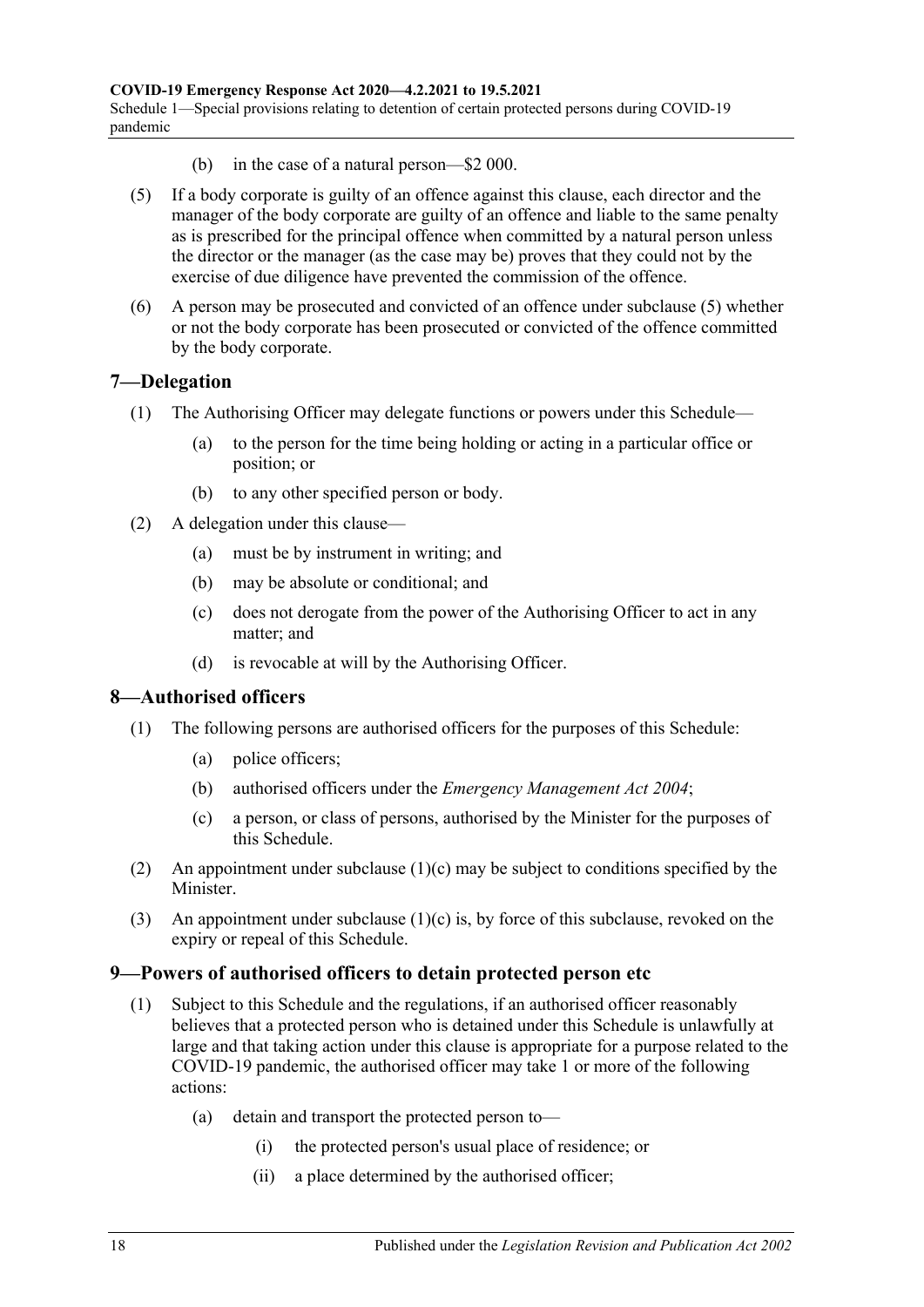- (b) direct a person to take specified action to prevent the protected person from being unlawfully at large;
- (c) remove to a place the authorised officer thinks fit any person who obstructs or threatens to obstruct the exercise of a power under this Schedule;
- (d) direct, insofar as may be reasonably necessary in the circumstances, any person to assist in the exercise of any power under this clause.
- (2) In exercising a power under this clause, an authorised officer must comply with the guidelines (including, to avoid doubt, in relation to the means by which a protected person may be detained).
- (3) An authorised officer may be assisted by other persons in exercising a power under this clause (and that person must comply with the guidelines).
- (4) Nothing in this clause empowers the placement or detention of a person in—
	- (a) a correctional institution or any other place in which persons charged with or convicted of offences may be detained; or
	- (b) any part of an approved treatment centre under the *[Mental Health Act](http://www.legislation.sa.gov.au/index.aspx?action=legref&type=act&legtitle=Mental%20Health%20Act%202009) 2009* that is set aside for the treatment of persons with a mental illness.

# <span id="page-18-0"></span>**10—Additional powers of guardians during COVID-19 pandemic**

- (1) Subject to this Schedule, a guardian of a protected person may, if the guardian reasonably believes that the protected person is unlawfully at large and to do so is reasonably necessary for a purpose related to the COVID-19 pandemic, do 1 or more of the following:
	- (a) detain, using only such force as is reasonably necessary for the purpose, the protected person if the protected person is in a place other than the protected person's usual place of residence;
	- (b) take the protected person, or cause the protected person to be taken, using only such force as is reasonably necessary for the purpose, to the protected person's usual place of residence;
	- (c) take such other action as may be authorised by the Tribunal (whether on application under this Schedule, the *[Guardianship and Administration](http://www.legislation.sa.gov.au/index.aspx?action=legref&type=act&legtitle=Guardianship%20and%20Administration%20Act%201993)  Act [1993](http://www.legislation.sa.gov.au/index.aspx?action=legref&type=act&legtitle=Guardianship%20and%20Administration%20Act%201993)* or another Act).
- (2) In exercising a power under this clause, a guardian must comply with the guidelines (including, to avoid doubt, in relation to the means by which a protected person may be detained).
- (3) A guardian may be assisted by other persons in exercising a power under this clause (and that person must comply with the guidelines).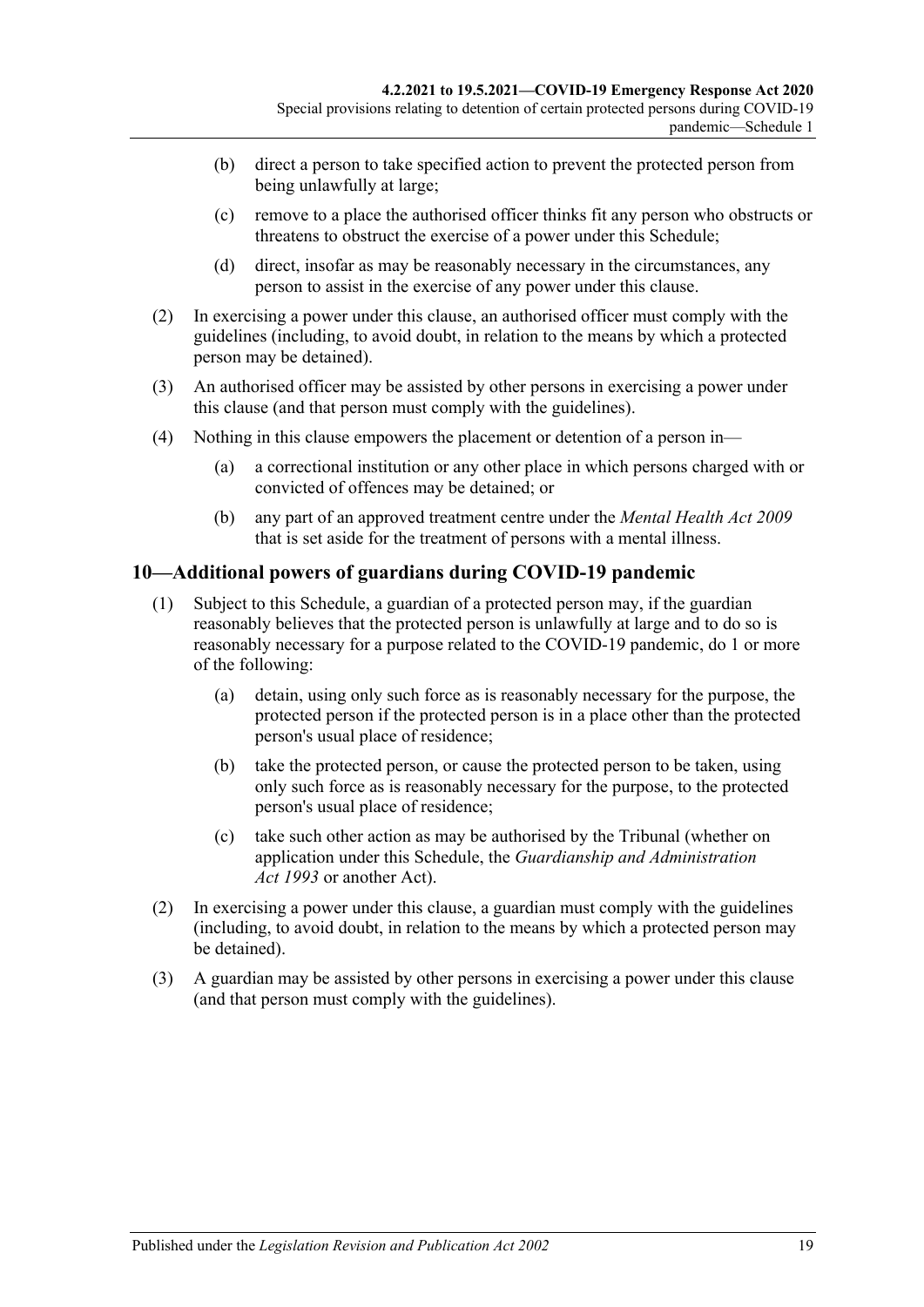# <span id="page-19-0"></span>**11—Certain persons at prescribed premises may detain protected persons during COVID-19 pandemic**

- <span id="page-19-3"></span><span id="page-19-2"></span>(1) Subject to this Schedule, a prescribed person in respect of premises at which a protected person usually resides may—
	- (a) with the approval of the guardian of the protected person, or on the authorisation of the Authorising Officer or the Tribunal, take such steps as may be reasonably necessary to detain the protected person at those premises; and
	- (b) take such other action as may be authorised by the Authorising Officer or Tribunal under this Schedule.
- (2) Despite [subclause](#page-19-2) (1), a prescribed person in respect of premises at which a protected person usually resides may detain the protected person at those premises for such period (not exceeding 48 hours) as may be necessary—
	- (a) to contact the guardian of the protected person to obtain approval to detain the protected person; or
	- (b) to apply to the Authorising Officer or Tribunal for authorisation to detain the protected person; or
	- (c) to apply to the Tribunal for advice, direction or approval under [clause](#page-22-0) 18,

and the period for which a protected person can be detained under this subclause ceases on such action occurring.

- (3) In exercising a power under this clause, a prescribed person must comply with the guidelines (including, to avoid doubt, in relation to the means by which a protected person may be detained).
- (4) A prescribed person may be assisted by other persons in exercising a power under this clause (and that person must comply with the guidelines).
- (5) In this clause—

*prescribed person*, in relation to premises at which a protected person usually resides, means—

- (a) the person in charge of the operation of the premises; or
- (b) any other person prescribed by the regulations for the purposes of this paragraph.

# <span id="page-19-1"></span>**12—Detention of protected persons where no guardian**

- (1) This clause applies in relation to a protected person who is not under the guardianship of a guardian.
- (2) The Authorising Officer may, on an application under this clause, if satisfied that to do so is appropriate for a purpose related to the COVID-19 pandemic, authorise 1 or more of the following:
	- (a) the detention of a protected person;
	- (b) such other action as the Authorising Officer considers appropriate in the circumstances.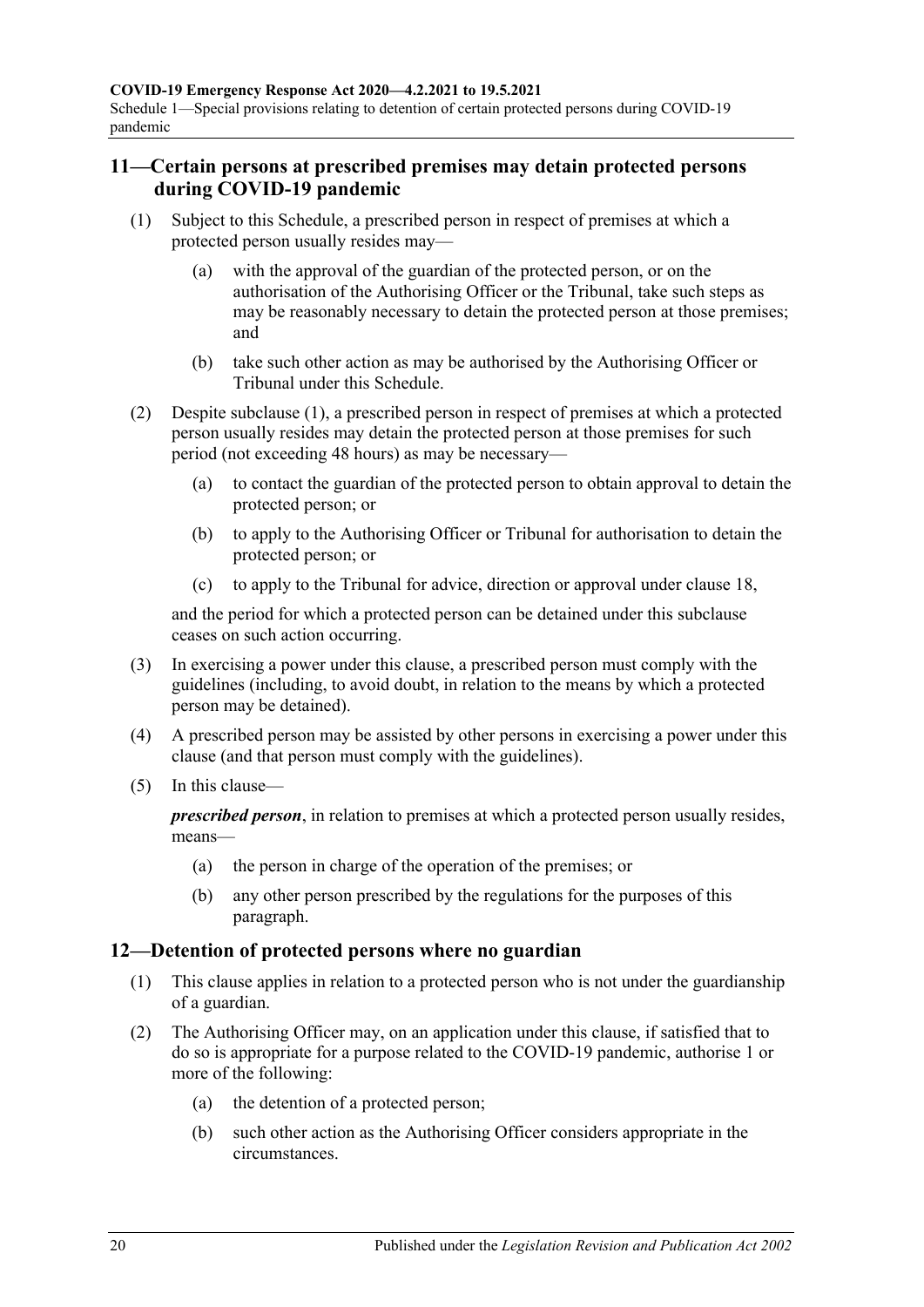- (3) An authorisation under this clause—
	- (a) must be by written instrument; and
	- (b) may be conditional or unconditional; and
	- (c) may be varied or revoked by the Authorising Officer.
- (4) An authorisation under this clause must not be inconsistent with the guidelines (including, to avoid doubt, in relation to the means by which a protected person may be detained).

# <span id="page-20-0"></span>**13—Duration of detention period**

- (1) Subject to an order of the Tribunal or a direction of the Authorising Officer to the contrary, the maximum period for which a protected person can be detained under this Schedule is 28 days.
- (2) The period for which a protected person can be detained under this Schedule will be taken to cease—
	- (a) in the case where the Authorising Officer gives a direction under [clause](#page-16-2) 6(1)—forthwith or on the day specified in the notice (as the case requires); or
	- (b) if the guardian of the protected person withdraws their approval in relation to a detention under clause  $11(1)(a)$ —on the day approval is withdrawn; or
	- (c) in the case where the Authorising Officer gives a direction under [clause](#page-19-1) 12—28 days after the protected person is detained or such earlier day as may be specified by the Authorising Officer under that clause; or
	- (d) in the case where the Authorising Officer orders the period to cease under [clause](#page-21-0) 15 or [16—](#page-21-1)on the day so ordered; or
	- (e) in the case where the Tribunal orders the period to cease—on the day so ordered; or
	- (f) in any other case—28 days after the protected person is detained.
- (3) Nothing in this Schedule authorises the detention of a protected person after the day on which the period for which a protected person is detained ceases in accordance with this clause.

## <span id="page-20-2"></span><span id="page-20-1"></span>**14—Extension of detention period and other orders by Tribunal**

- (1) The Tribunal may, on an application under this clause, by order, authorise the period for which a protected person is detained under this Schedule to be extended by a specified period.
- (2) The Tribunal may, in relation to an order under [subclause](#page-20-2) (1), by order, authorise the persons from time to time involved in the care of the protected person during the extended period to use such force as may be reasonably necessary for the purpose of ensuring the proper medical or dental treatment, day-to-day care and wellbeing of the protected person.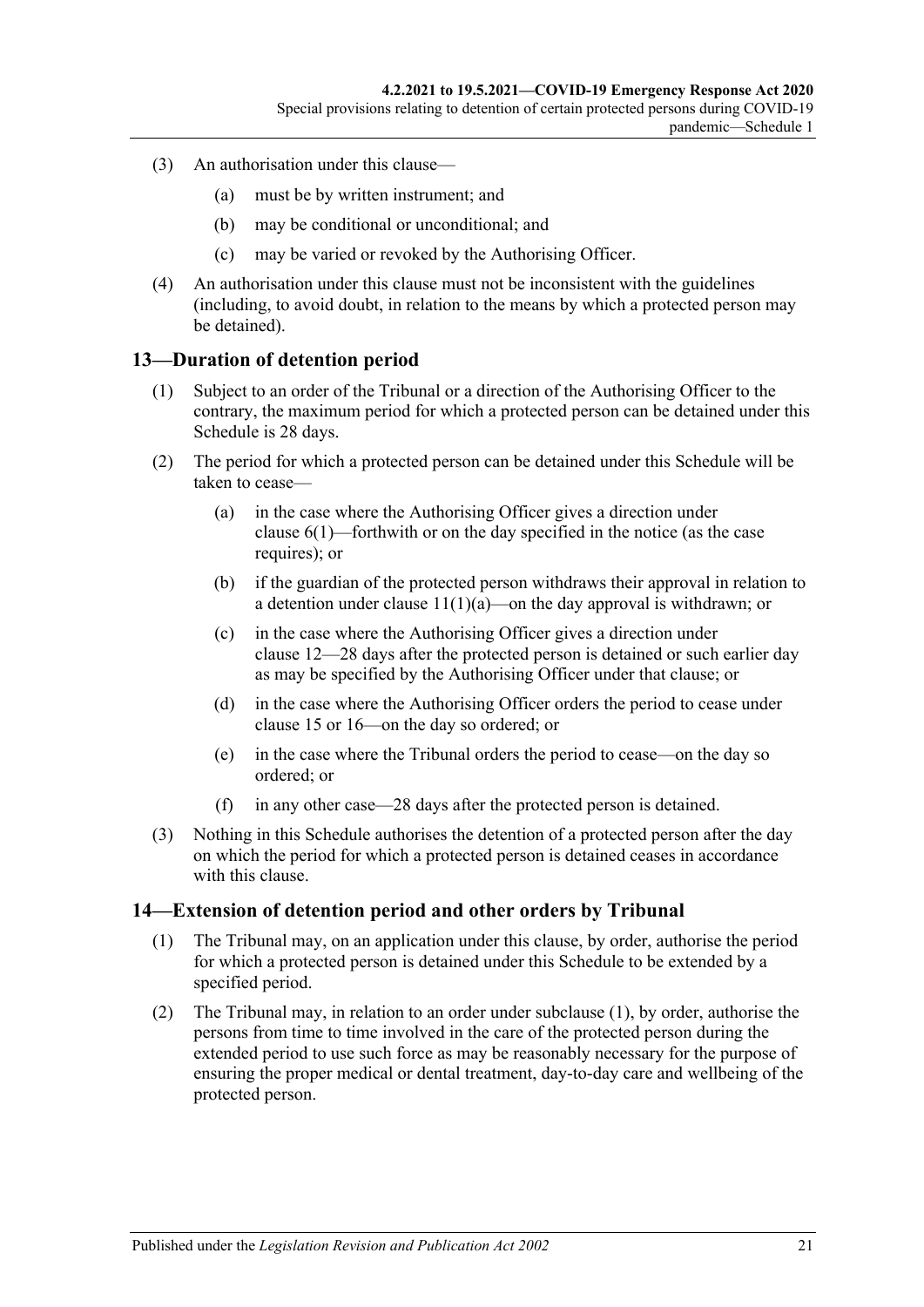Schedule 1—Special provisions relating to detention of certain protected persons during COVID-19 pandemic

## <span id="page-21-0"></span>**15—Periodic review of detention by Authorising Officer**

- (1) The Authorising Officer must review the detention of a protected person under this Schedule if the period for which the protected person may be so detained is extended under [clause](#page-20-1) 14 for a period exceeding 28 days.
- (2) On completion of a review, the Authorising Officer must order the period for which a protected person is detained to cease if the Authorising Officer is not satisfied that there are proper grounds for the detention of the protected person to continue.

# <span id="page-21-1"></span>**16—Review by Authorising Officer on application of aggrieved person**

- (1) A person who is aggrieved by a decision to detain a protected person under this Schedule (not being a decision of the Authorising Officer or the Tribunal) is entitled to a review of the circumstances involved in the detention of the protected person.
- (2) An application for review—
	- (a) must be made in a manner and form determined by the Authorising Officer; and
	- (b) must be made within the period determined by the Authorising Officer.
- (3) The Authorising Officer may conduct a review under this clause in any manner that the Authorising Officer considers appropriate.
- (4) On completion of a review under this clause, the Authorising Officer may confirm, vary or reverse the decision under review (including by ordering the period for which a protected person is detained to cease).
- (5) The regulations may make further provision in respect of a review under this clause (including, to avoid doubt, by limiting the kinds of decisions that may be the subject of an application for review).

# <span id="page-21-2"></span>**17—Review of decisions by Tribunal**

- <span id="page-21-3"></span>(1) Subject to this clause, the Tribunal is, by force of this clause, conferred with jurisdiction to deal with matters consisting of the review of the following decisions (*reviewable decisions*):
	- (a) a decision of a prescribed person to detain a protected person under [clause](#page-19-0) 11, or a decision of a guardian under that clause to grant approval to detain a protected person;
	- (b) a decision of the Authorising Officer under [clause](#page-19-1) 12;
	- (c) any other decision of a kind prescribed by the regulations.
- (2) However, a decision referred to in [subclause](#page-21-3) (1)(a) will only be taken to be a reviewable decision if a review under [clause](#page-21-1) 16 has been conducted in respect of the decision.
- (3) An application for review of a reviewable decision may be made to the Tribunal by a person or persons prescribed by the regulations for the purposes of this subclause.
- (4) An application must be made within 7 days after the applicant receives notice of the results of the relevant review under [clause](#page-21-1) 16 (or such longer period as the Tribunal may allow).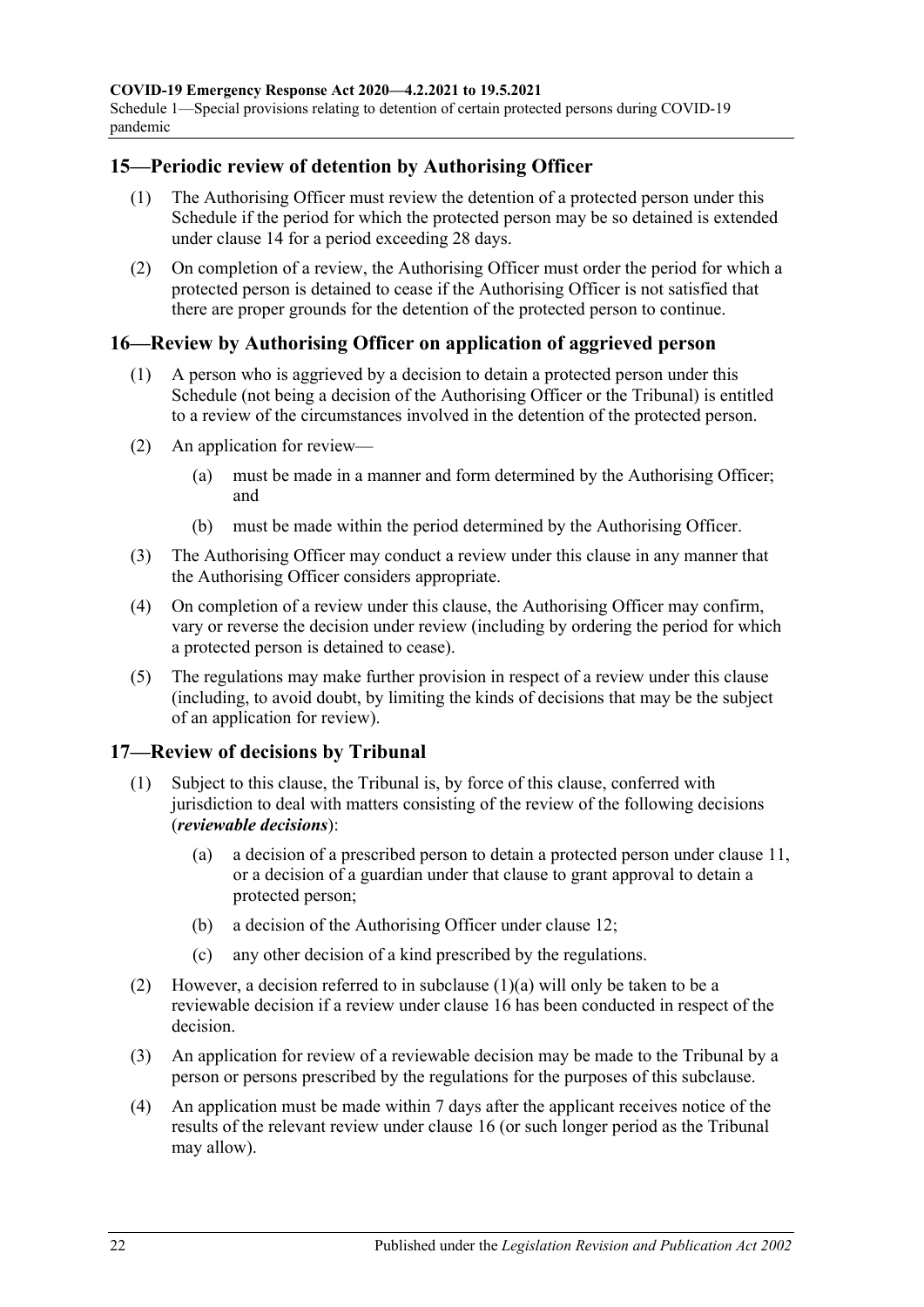## <span id="page-22-0"></span>**18—Tribunal may give advice, direction or approval**

- (1) The Authorising Officer, a guardian or a prescribed person in relation to prescribed premises may apply to the Tribunal for advice or direction—
	- (a) on the exercise of powers under this Schedule; or
	- (b) as to the scope of those powers; or
	- (c) for approval to the taking of any action for which the approval of the Tribunal is required.
- (2) An application under this clause—
	- (a) need not be served on any person; and
	- (b) may be determined by the Tribunal in the absence of any person who may be affected by the Tribunal's decision,

unless the Tribunal directs otherwise.

(3) A direction given by the Tribunal under this clause is binding on the applicant.

#### <span id="page-22-1"></span>**19—Offence to remove protected person from place of detention etc**

A person who, without reasonable excuse, removes a protected person who is being detained in any place under this Schedule from that place, or aids or abets the protected person to leave that place, is guilty of an offence.

Maximum penalty: \$10 000.

Expiation fee: \$1 000.

# <span id="page-22-2"></span>**Schedule 2—Temporary modification of particular State laws Part AA1—***Aboriginal Lands Parliamentary Standing Committee Act 2003*

# <span id="page-22-3"></span>**AA1—Modification of** *Aboriginal Lands Parliamentary Standing Committee Act 2003*

Part 2 Division 3 of the *[Aboriginal Lands Parliamentary Standing Committee](http://www.legislation.sa.gov.au/index.aspx?action=legref&type=act&legtitle=Aboriginal%20Lands%20Parliamentary%20Standing%20Committee%20Act%202003)  Act [2003](http://www.legislation.sa.gov.au/index.aspx?action=legref&type=act&legtitle=Aboriginal%20Lands%20Parliamentary%20Standing%20Committee%20Act%202003)* applies with the following modification:

After section 12 insert:

## **12A—Meetings during COVID-19 pandemic**

Despite any other provision of this Act—

- (a) a requirement for the Committee to hold any meeting will be taken to be satisfied if the meeting is held remotely using 1 or more of (including a combination of) the following means of communication:
	- (i) audio visual;
	- (ii) audio; and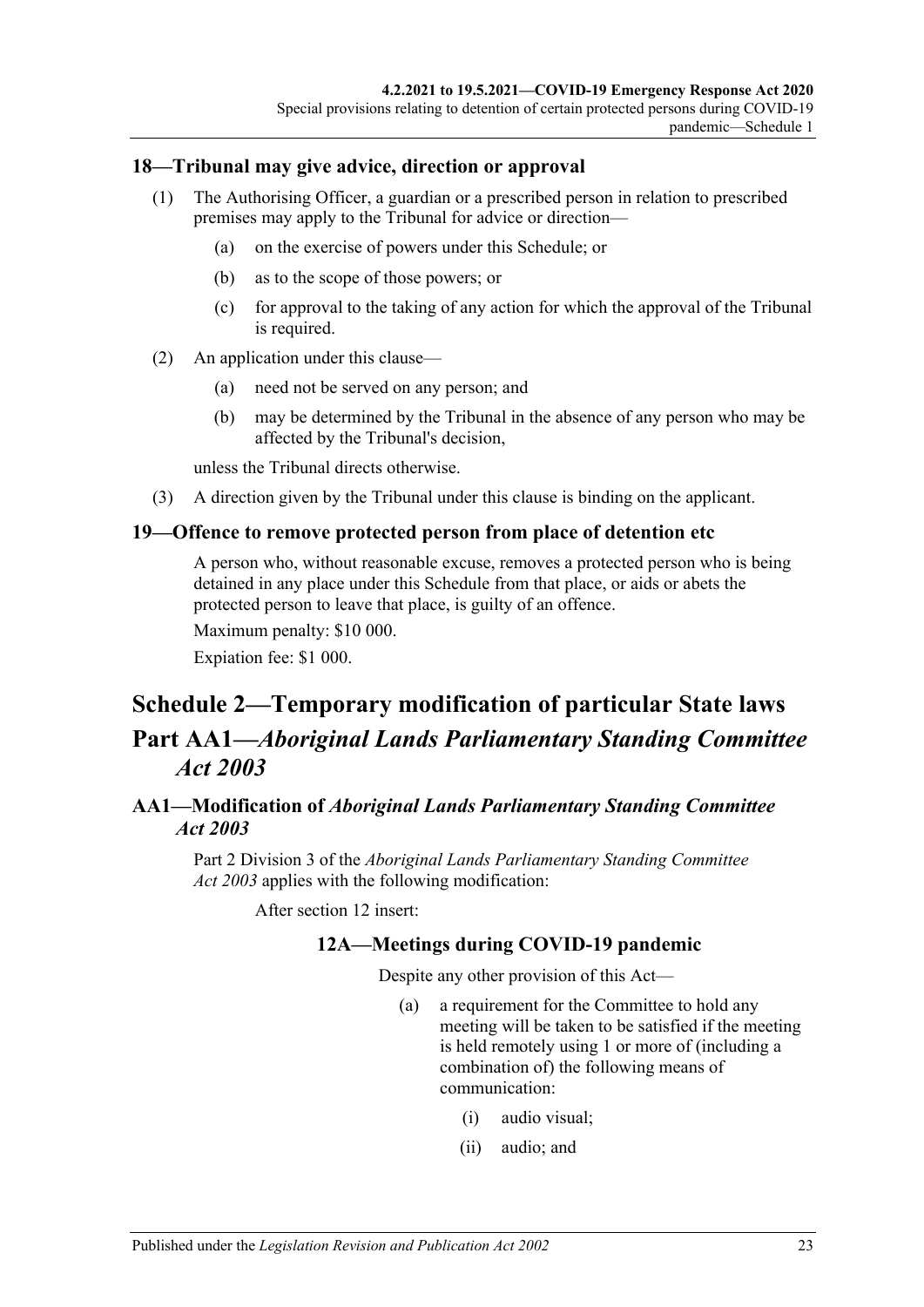- (b) a requirement for members of the Committee to attend or be present at any meeting will be taken to be satisfied if—
	- (i) each participating member is able to communicate contemporaneously with each other participating member when making any deliberation, or taking part in any vote, during the meeting; and
	- (ii) when a witness gives oral evidence to the Committee, the members of the Committee constituting a quorum are able to hear the witness contemporaneously and question the witness within the hearing of each other Committee member constituting the quorum.

# **Part A1—***Bail Act 1985*

# <span id="page-23-0"></span>**A1—Modification of** *Bail Act 1985*

The *[Bail Act](http://www.legislation.sa.gov.au/index.aspx?action=legref&type=act&legtitle=Bail%20Act%201985) 1985* applies with the following modifications:

- (a) section 10A(2), definition of *prescribed applicant*—after paragraph (ca) insert:
	- (cb) an applicant taken into custody on a charge of an aggravated offence against the person if the circumstances alleged to aggravate the offence are those set out in section 5AA(1)(ka) of the *[Criminal Law Consolidation](http://www.legislation.sa.gov.au/index.aspx?action=legref&type=act&legtitle=Criminal%20Law%20Consolidation%20Act%201935)  Act [1935](http://www.legislation.sa.gov.au/index.aspx?action=legref&type=act&legtitle=Criminal%20Law%20Consolidation%20Act%201935)*; or
- (b) section 10A(2), definition of *prescribed applicant*, (d)—before subparagraph (i) insert:
	- (ai) section 20AA;
	- (bi) section 20AB;
- (c) section 10A(2), definition of *prescribed applicant*, (d)—after subparagraph (ii) insert:
	- (iia) section 169;
	- (iib) section 170;
	- (iic) section 170A;

# **Part A2—***Criminal Law Consolidation Act 1935*

## <span id="page-23-1"></span>**A2—Modification of** *Criminal Law Consolidation Act 1935*

Section 20AA of the *[Criminal Law Consolidation Act](http://www.legislation.sa.gov.au/index.aspx?action=legref&type=act&legtitle=Criminal%20Law%20Consolidation%20Act%201935) 1935* applies with the following modifications:

(a) Section 20AA(9)—after the definition of *human biological material* insert:

*pharmacy* has the same meaning as in Part 4 of the *[Health](http://www.legislation.sa.gov.au/index.aspx?action=legref&type=act&legtitle=Health%20Practitioner%20Regulation%20National%20Law%20(South%20Australia)%20Act%202010)  [Practitioner Regulation National Law \(South Australia\) Act](http://www.legislation.sa.gov.au/index.aspx?action=legref&type=act&legtitle=Health%20Practitioner%20Regulation%20National%20Law%20(South%20Australia)%20Act%202010) 2010*;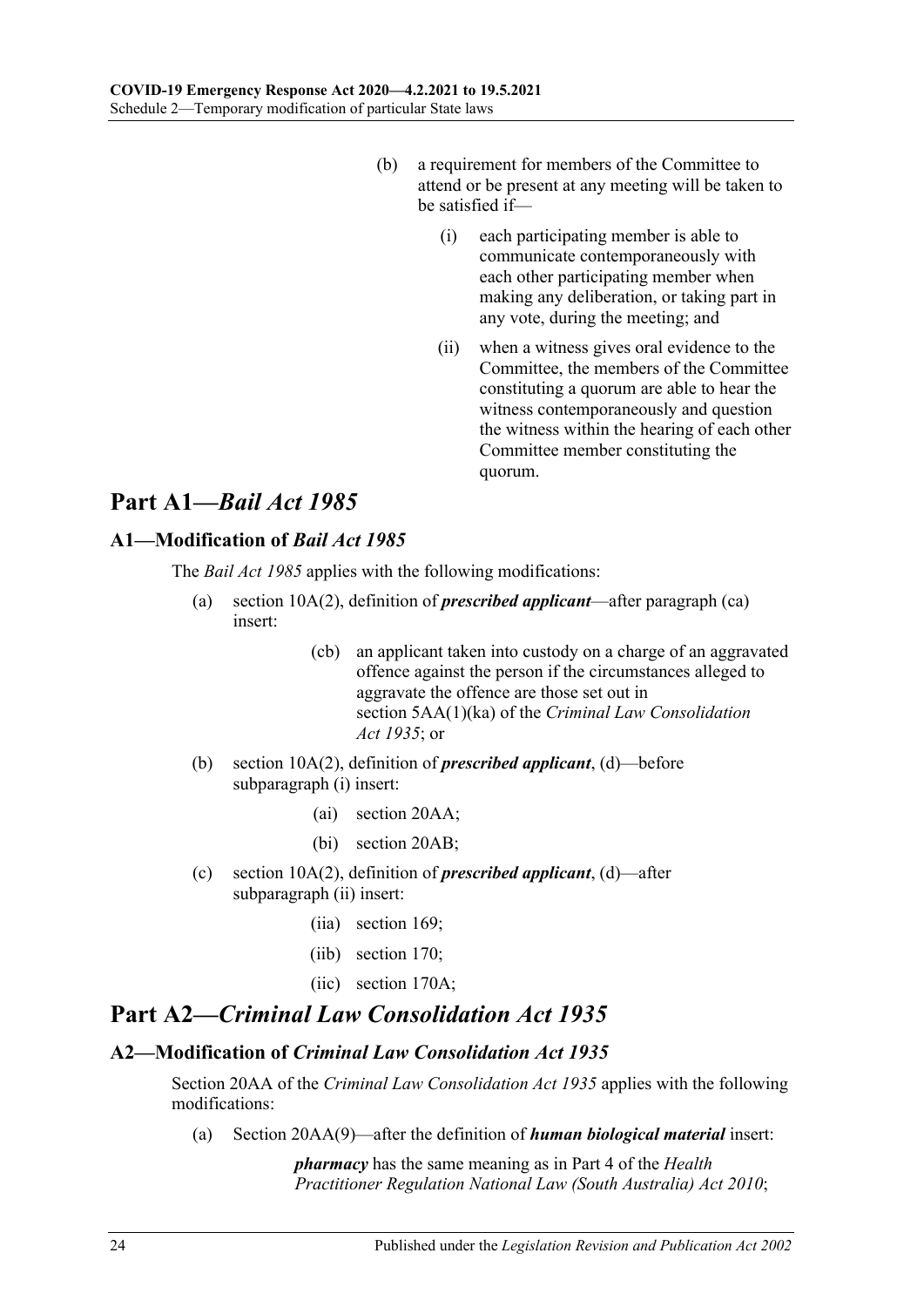*pharmacy services* has the same meaning as in Part 4 of the *[Health](http://www.legislation.sa.gov.au/index.aspx?action=legref&type=act&legtitle=Health%20Practitioner%20Regulation%20National%20Law%20(South%20Australia)%20Act%202010)  [Practitioner Regulation National Law \(South Australia\) Act](http://www.legislation.sa.gov.au/index.aspx?action=legref&type=act&legtitle=Health%20Practitioner%20Regulation%20National%20Law%20(South%20Australia)%20Act%202010) 2010*;

(b) Section 20AA(9), definition of *prescribed emergency worker*, (e)—after "hospital" insert:

> , or at any other place where medical treatment is provided or medical testing undertaken (however described, but including, without limiting this paragraph, a general practice, medical centre or place at which people are screened for COVID-19 or other diseases)

- (c) Section 20AA(9), definition of *prescribed emergency worker*—after paragraph (g) insert:
	- (ga) a person (whether a pharmacist, pharmacy assistant or otherwise) performing duties in a pharmacy; or
	- (gb) a person providing pharmacy services at a place other than a pharmacy, or a person assisting in the provision of such services; or

# **Part B1—***Development Act 1993*

# <span id="page-24-0"></span>**B1—Modification of** *Development Act 1993*

The *[Development Act](http://www.legislation.sa.gov.au/index.aspx?action=legref&type=act&legtitle=Development%20Act%201993) 1993* applies with the following modifications:

(a) section 49(6)—delete "two months" and substitute:

15 business days

(b) section  $49(7d)$ —delete "\$4 000 000" and substitute:

\$10 million

# **Part 1—***Emergency Management Act 2004*

## <span id="page-24-1"></span>**1—Modification of** *Emergency Management Act 2004*

The *[Emergency Management Act](http://www.legislation.sa.gov.au/index.aspx?action=legref&type=act&legtitle=Emergency%20Management%20Act%202004) 2004* applies with the following modifications:

(a) section 17(2)—after "must" insert:

, as soon as practicable,

(b) section 17(3)(b)—after "identity card" insert:

, if one has been issued in accordance with subsection (2) or, if such an identity card has not yet been issued, with such other proof of the person's appointment as an authorised officer as the State Co-ordinator may determine

(c) section 25(2)—after "but subject to" insert:

this section and

- (d) section  $25(2)(a)$ —delete "(using such force as is necessary)"
- (e) section 25(3)—delete subsection (3) and substitute: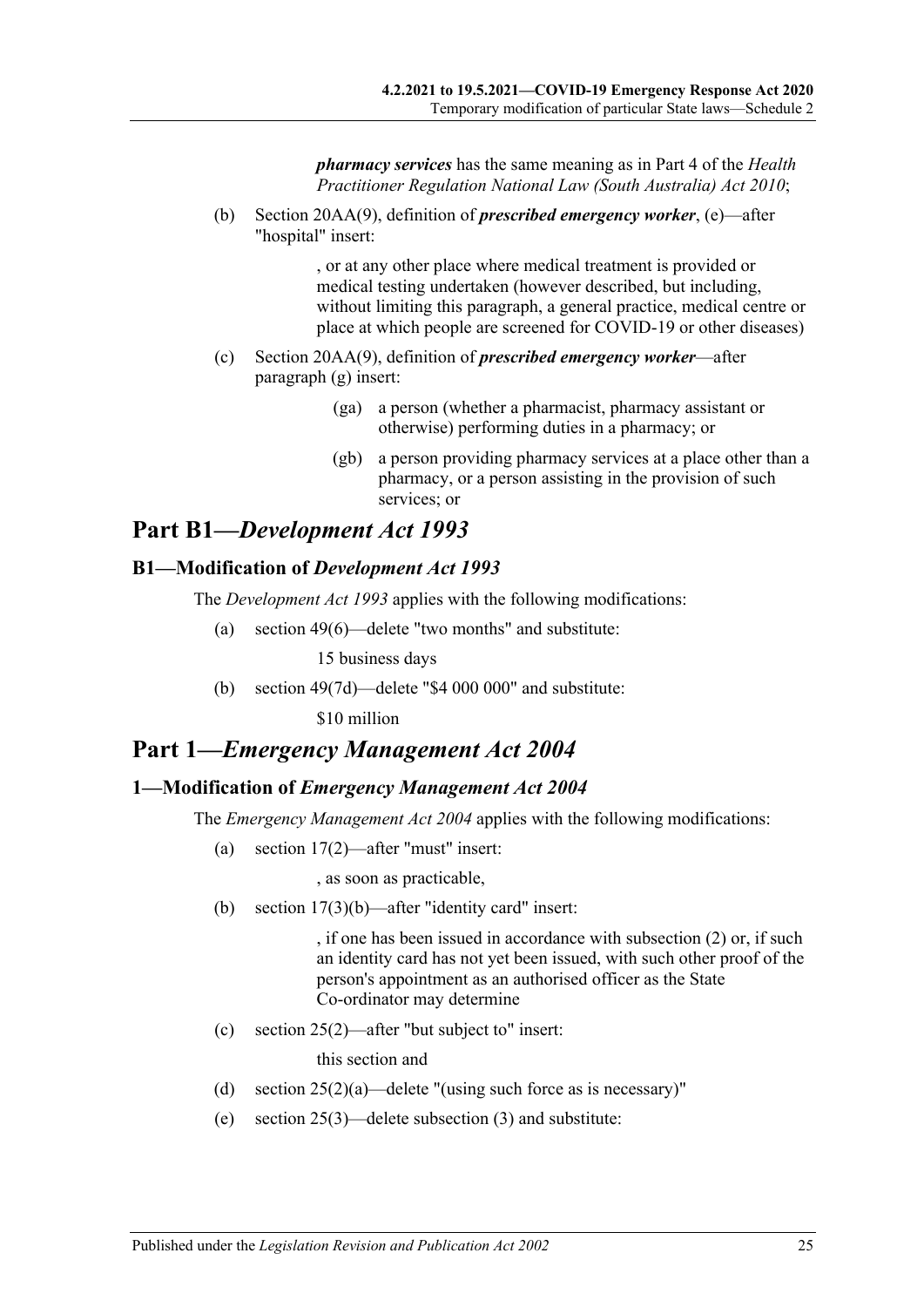- <span id="page-25-0"></span>(3) The State Co-ordinator (or a delegate of the State Co-ordinator) may give a direction or make a requirement under this section that applies to persons generally throughout the State.
- (4) A direction or requirement of a kind referred to in [subsection](#page-25-0) (3) must be published on a website determined by the State Co-ordinator within 24 hours after it is given or made.
- (5) For the avoidance of doubt—
	- (a) the State Co-ordinator or an authorised officer may exercise or discharge a power or function under this section even if to do so would contravene another law of the State; and
	- (b) the State Co-ordinator or an authorised officer may use such force as is reasonably necessary in the exercise or discharge of a power or function under this section or in ensuring compliance with a direction or requirement under this section; and
	- (c) a direction or requirement given or imposed by the State Co-ordinator or an authorised officer under this section may do any of the following:
		- (i) it may apply to a person, or a class of persons, or in respect of any place or during any period;
		- (ii) it may require or allow a person or a class of persons to act in contravention of another law of the State;
		- (iii) it may affect the lawful rights or obligations of any person or class of persons; and
	- (d) a direction or requirement may be issued in the form of a written instrument or in any other form (including, without limitation, orally, by SMS or email).
- (6) If a direction applies to a class of persons or applies in respect of any place or during any period, the State Co-ordinator, or an authorised officer, may exempt (conditionally or unconditionally) any person or class of persons from the direction.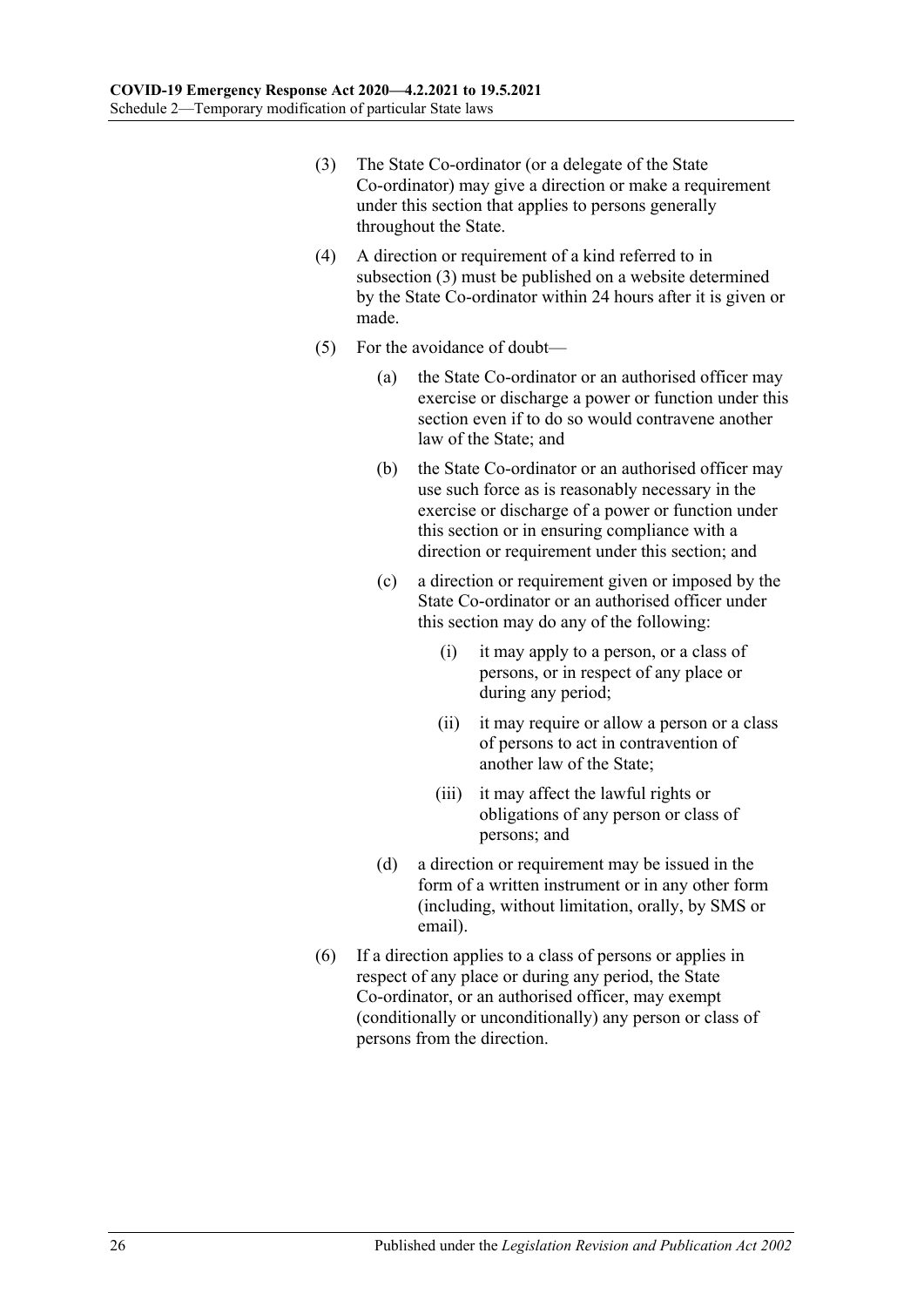- (7) The State Co-ordinator must consider the advice of the Chief Public Health Officer before exercising or discharging a power or function under this section that would (conditionally or unconditionally) authorise authorised officers, or authorised officers of a particular class, to provide, direct, require or allow the provision of health goods or services or a particular class of such goods or services.
- (f) after section 26A insert:

#### **26B—No obligation on persons to maintain secrecy**

No obligation to maintain secrecy or other restriction on the disclosure of information applies to a person who is required to disclose information by a direction or requirement issued under section 25, except an obligation or restriction designed to keep the identity of an informant secret.

- (fa) section 27A(1), definition of *market participant*—after paragraph (c) insert:
	- (d) any person who engages in the transmission or distribution of electricity;
- (fb) section  $27C(2)(b)$ —delete paragraph (b) and substitute:
	- (b) require a market participant to give any directions of a kind that the market participant may lawfully give (which may include, for example, requiring a market participant to give directions to, or to exercise authority over, another person or body, whether or not that other person or body is also a market participant);
- (fc) section 27C—after subsection (2) insert:
	- (2a) A direction to a market participant may—
		- (a) require the performance of specific acts or omissions; or
		- (b) require the exercise of specific powers or functions; or
		- (c) require specific outcomes or performance standards.
- (g) section 28(1)—after the penalty provision insert:

Expiation fee:

- (a) in the case of a natural person—\$1 000; or
- (b) in the case of a body corporate—\$5 000.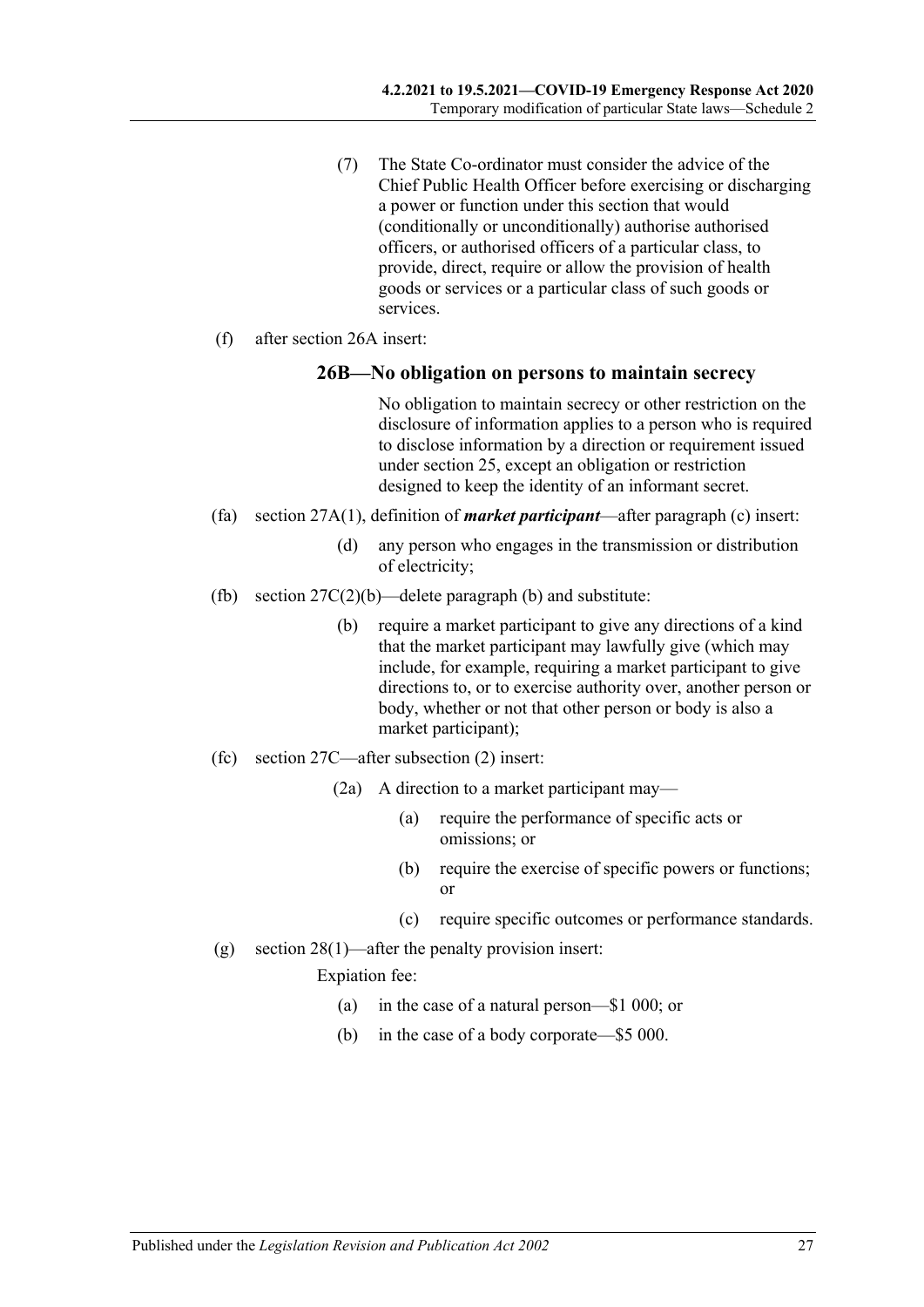# **Part 2—***Environment Protection Act 1993*

## <span id="page-27-0"></span>**2—Modification of** *Environment Protection Act 1993*

Section 71A of the *[Environment Protection Act](http://www.legislation.sa.gov.au/index.aspx?action=legref&type=act&legtitle=Environment%20Protection%20Act%201993) 1993* applies with the following modification:

Section 71A(b)—delete paragraph (b) and substitute:

(b) in any other case—

- (i) in cash; or
- (ii) by way of electronic funds transfer to a bank account or credit card account; or
- (iii) in a manner prescribed by regulation.

# **Part 2AA—***Health Practitioner Regulation National Law (South Australia) Act 2010*

# <span id="page-27-1"></span>**2AA—Modification of** *Health Practitioner Regulation National Law (South Australia) Act 2010*

Part 4 of the *[Health Practitioner Regulation National Law \(South Australia\) Act](http://www.legislation.sa.gov.au/index.aspx?action=legref&type=act&legtitle=Health%20Practitioner%20Regulation%20National%20Law%20(South%20Australia)%20Act%202010) 2010* applies with the following modifications:

- (a) Section 43—after subsection (1) insert:
	- (1a) Section 43(1) will be taken not to apply to a person who carries on a pharmacy business in circumstances where—
		- (a) the person is authorised by the Authority to operate the pharmacy business without a pharmacist being physically in attendance at the pharmacy; and
		- (b) a pharmacist is, by means of internet or other electronic communication (other than communication of a kind specified by the Authority), in attendance during any period the pharmacy business is operating and is available for consultation by members of the public.
- (b) Section 46—after subsection (5) insert:
	- (6) A condition of the registration of a pharmacy that is inconsistent with section 43(1a) will, to the extent of the inconsistency, be taken to be modified to give effect to the modification made by that subclause.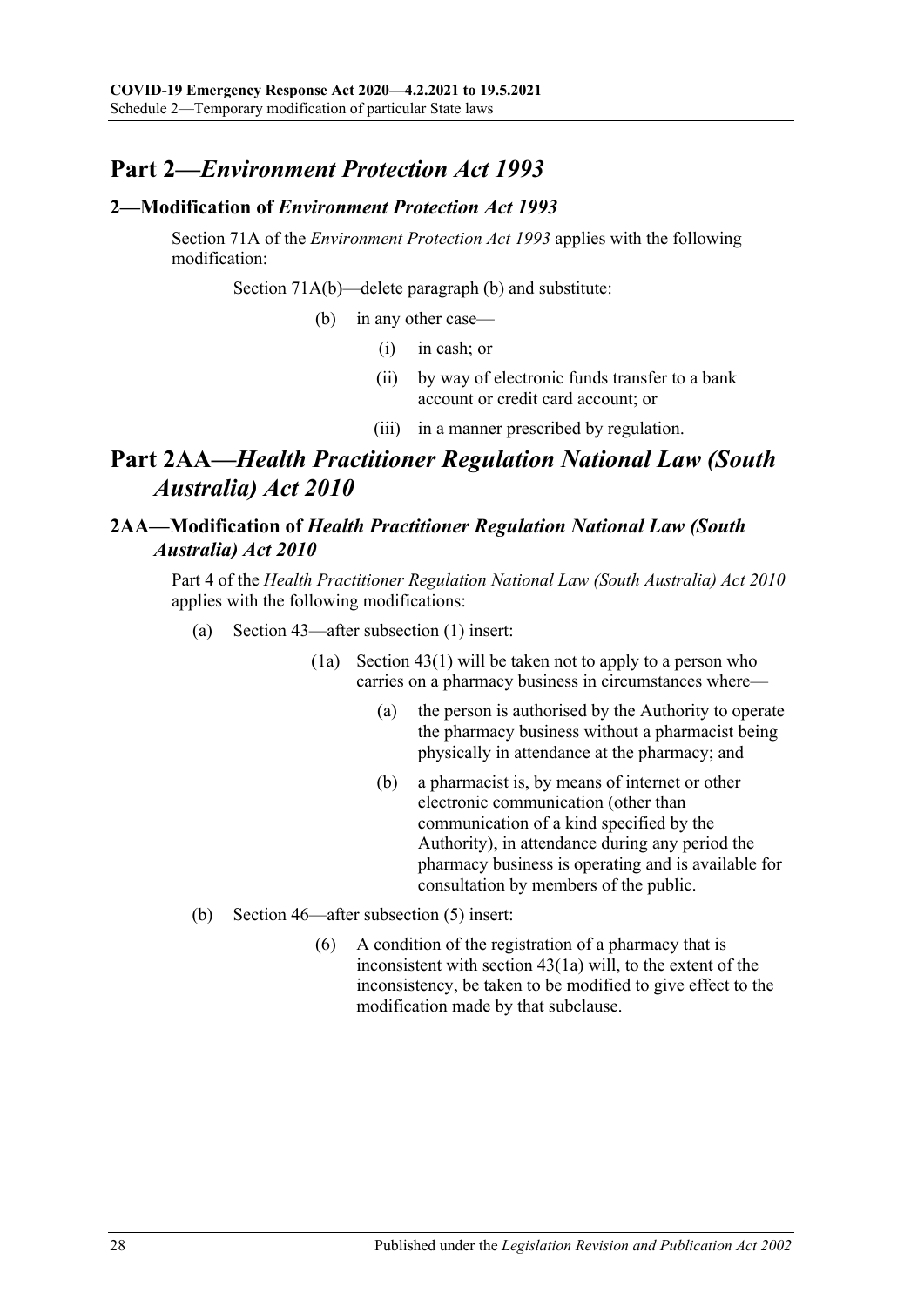# **Part 2A—***National Electricity (South Australia) Act 1996*

# <span id="page-28-0"></span>**2A—Modification of** *National Electricity (South Australia) Act 1996*

Part 5 of the *[National Electricity \(South Australia\) Act](http://www.legislation.sa.gov.au/index.aspx?action=legref&type=act&legtitle=National%20Electricity%20(South%20Australia)%20Act%201996) 1996* applies with the following modification:

After section 15A insert:

#### **15B—Regulations varying rules under the National Electricity Law**

- (1) The Governor may, for the purpose of protecting the reliability and security of the South Australian power system, make regulations modifying the operation of the rules under the National Electricity Law (insofar as they apply as part of the law of South Australia).
- (2) Section 21 of the *[COVID-19 Emergency Response Act](http://www.legislation.sa.gov.au/index.aspx?action=legref&type=act&legtitle=COVID-19%20Emergency%20Response%20Act%202020) 2020* applies to a regulation made under this section as if it were a regulation made under that Act.

# **Part 3—***Parliamentary Committees Act 1991*

#### <span id="page-28-1"></span>**3—Modification of** *Parliamentary Committees Act 1991*

<span id="page-28-2"></span>(a) Part 6 Division 1 of the *[Parliamentary Committees Act](http://www.legislation.sa.gov.au/index.aspx?action=legref&type=act&legtitle=Parliamentary%20Committees%20Act%201991) 1991* applies with the following modification:

After section 16A insert:

## **16AA—Public works—COVID-19 pandemic**

- (1) Section 16A(2) does not apply to a public work—
	- (a) if the Governor has, by proclamation, on the recommendation of a Minister, declared that section 16A(2) does not apply to the work; or
	- $(b)$  if—
		- (i) a Minister has advised the Public Works Committee that they are satisfied that the public work is a prescribed public work; and
		- (ii) not less than 5 days has elapsed since the Committee completed its inquiry in relation to the public work; and
		- (iii) no final report of the Committee relating to the public work has been presented to its appointing House or published under [subsection](#page-29-0) (4).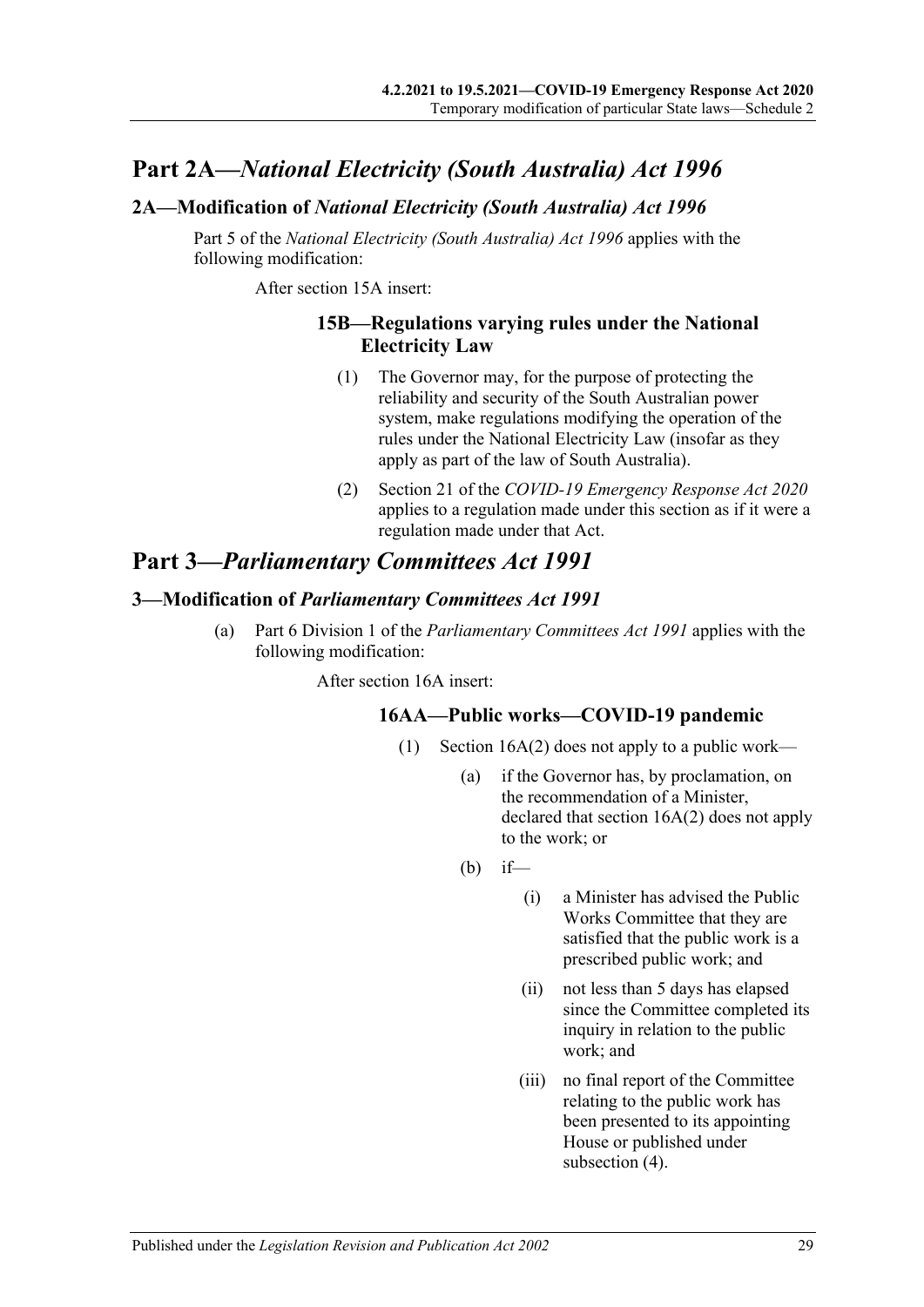- (2) A Minister may only make a recommendation to the Governor for the purposes of [subsection](#page-28-2)  $(1)(a)$  if the Minister is satisfied that—
	- (a) the public work is a prescribed public work; and
	- (b) the Public Works Committee has not inquired, or will not be able to inquire, into the work, or has not reported, or will not be able to report, on the work, as required by section  $16A(2)$  within an appropriate timeframe.
- (3) Despite section 16A, a contract may be awarded in relation to a public work that a Minister is satisfied is a prescribed public work without the Public Works Committee having inquired into the work (but nothing in this subsection permits commencement of construction of the public work).
- <span id="page-29-0"></span>(4) Section 17(7) does not apply to the Public Works Committee and that Committee may, at any time after it adopts an interim or final report—
	- (a) present the report to the Speaker of the House of Assembly; and
	- (b) the Speaker of the House of Assembly may, after consultation with the Committee, authorise the publication of the report prior to its presentation to the House of Assembly.
- (5) In this section—

*prescribed public work* means a public work that is necessary as a result of circumstances brought about by the COVID-19 pandemic (or as a result of any measures taken to address the COVID-19 pandemic) or to provide economic stimulus during and after the COVID-19 pandemic.

(b) Part 6 Division 2 of the *[Parliamentary Committees Act](http://www.legislation.sa.gov.au/index.aspx?action=legref&type=act&legtitle=Parliamentary%20Committees%20Act%201991) 1991* applies with the following modification:

After section 24 insert:

# **24A—Meetings during COVID-19 pandemic**

Despite any other provision of this Act—

(a) a requirement for a committee to hold any meeting will be taken to be satisfied if the meeting is held remotely using 1 or more of (including a combination of) the following means of communication: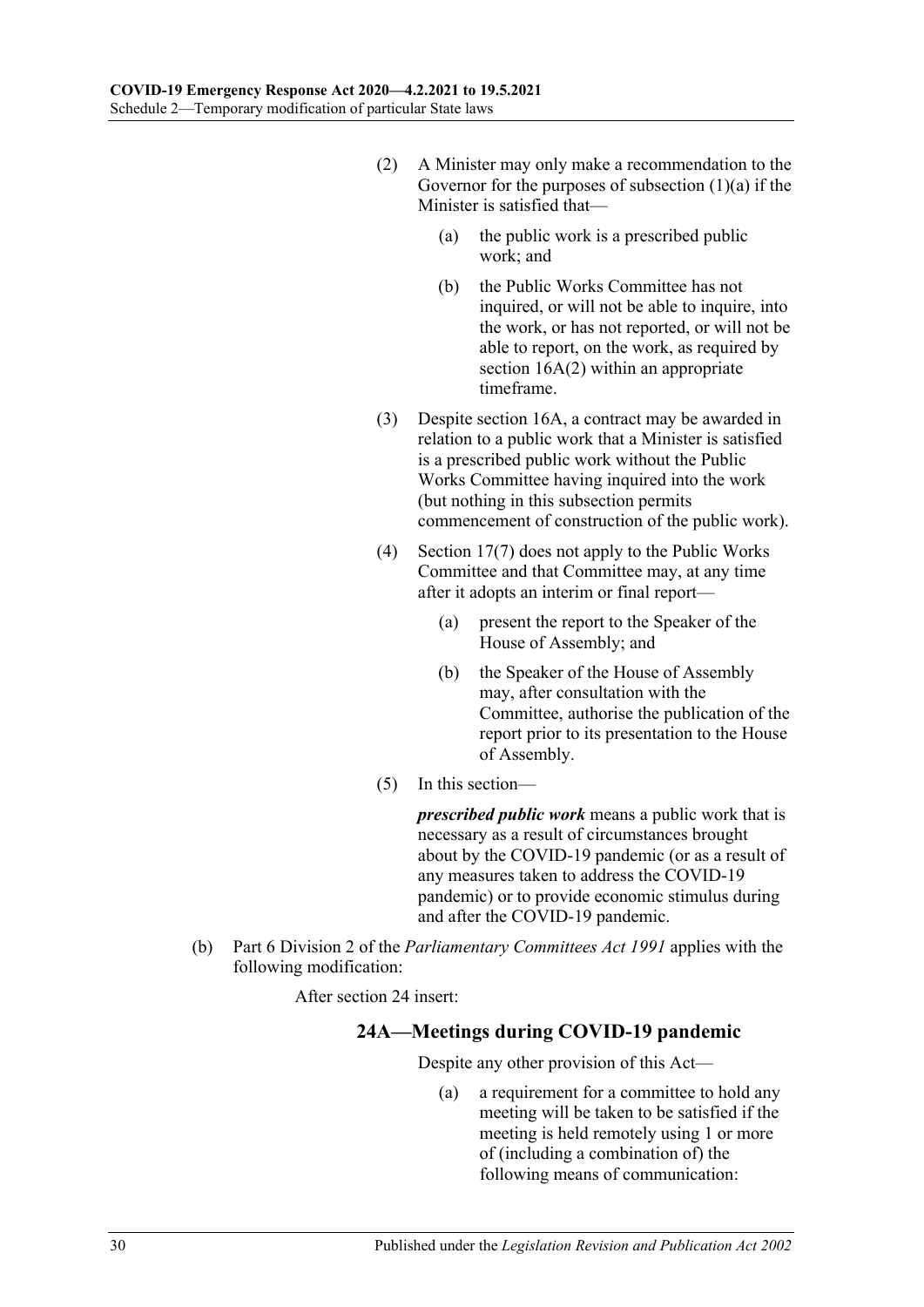- (i) audio visual;
- (ii) audio; and
- (b) a requirement for members of a committee to attend or be present at any meeting will be taken to be satisfied if—
	- (i) each participating member is able to communicate contemporaneously with each other participating member when making any deliberation, or taking part in any vote, during the meeting; and
	- (ii) when a witness gives oral evidence to the committee, the members of the committee constituting a quorum are able to hear the witness contemporaneously and question the witness within the hearing of each other committee member constituting the quorum.

# **Part 3A—***Planning, Development and Infrastructure Act 2016*

#### <span id="page-30-0"></span>**3A—Modification of** *Planning, Development and Infrastructure Act 2016*

The *[Planning, Development and Infrastructure Act](http://www.legislation.sa.gov.au/index.aspx?action=legref&type=act&legtitle=Planning%20Development%20and%20Infrastructure%20Act%202016) 2016* applies with the following modification:

Section 131(8)—delete "4 weeks" and substitute:

15 business days

# **Part 5—***South Australian Public Health Act 2011*

# <span id="page-30-1"></span>**5—Modification of** *South Australian Public Health Act 2011*

The *[South Australian Public Health Act](http://www.legislation.sa.gov.au/index.aspx?action=legref&type=act&legtitle=South%20Australian%20Public%20Health%20Act%202011) 2011* applies with the following modifications:

- (a) section 66—after subsection (2) insert:
	- (2a) A direction or requirement under subsection (1) or (2) may be issued in the form of a written instrument or in any other form (including, without limitation, orally, by SMS or email).
- (b) section 73(8a)—delete "48" and substitute:

72

- (c) section 74(3a)—delete "48" and substitute: 72
- (d) section 75(3a)—delete "48" and substitute: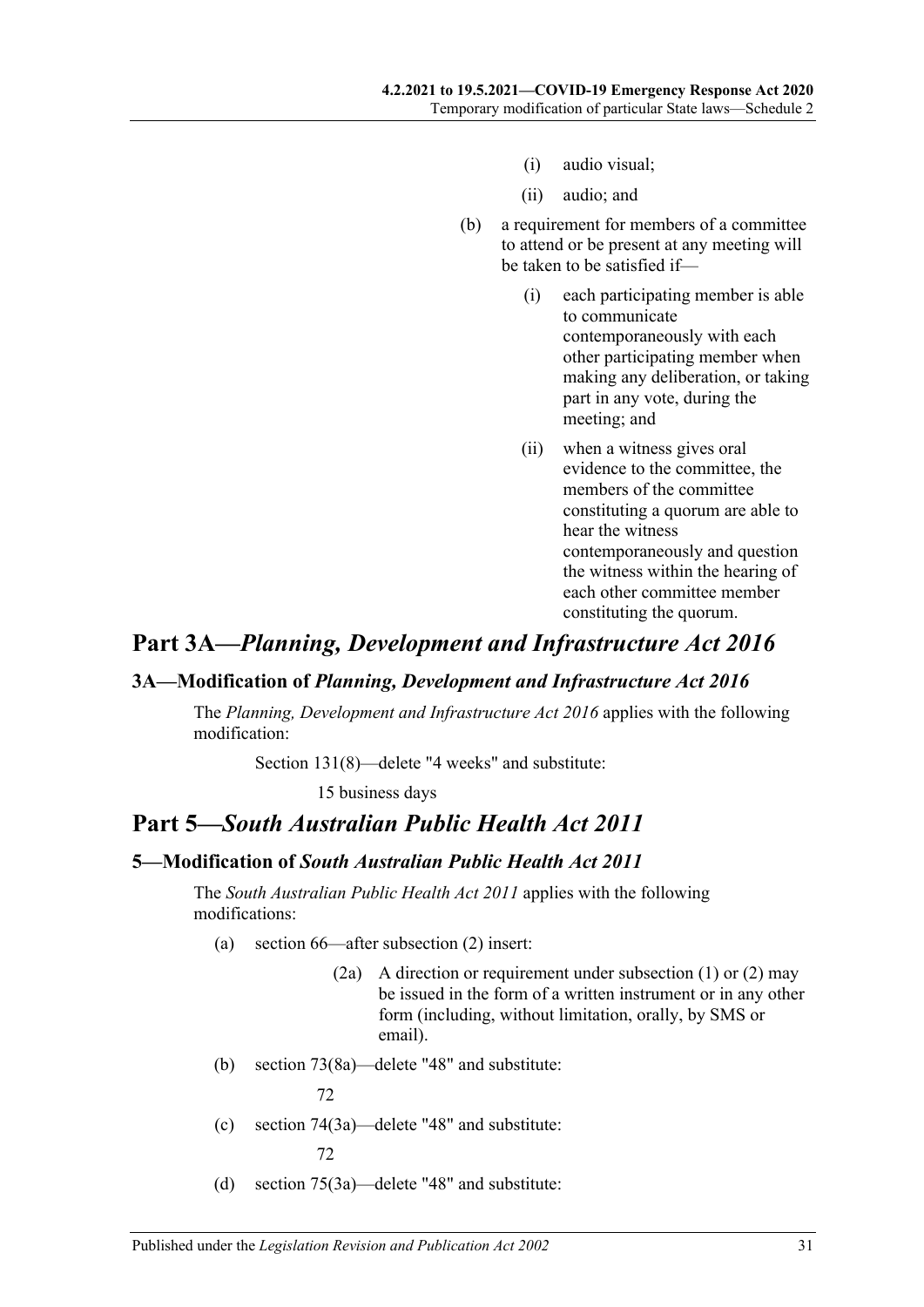72

(e) section 77(3a)—delete "48" and substitute:

72

- (f) section 77—after subsection (5) insert:
	- (5a) For the purposes of giving effect to an order made under this section in respect of a person, the Chief Public Health Officer or an authorised person may—
		- (a) apprehend and take the person to the place at which the person is to be detained under the order; and
		- (b) restrain the person and otherwise use force in relation to the person as reasonably required in the circumstances; and
		- (c) be assisted by such persons as may be necessary or desirable in the circumstances.
- (g) section  $77(6)(b)(i)$ —delete "48" and substitute: 72
- (h) section 77(8a)—delete "48" and substitute:

72

(i) section  $77(8b)(a)$ —delete "48" and substitute:

72

- (j) section 77—after subsection (14) insert:
	- (15) In this section—

#### *authorised person* means—

- (a) a police officer; or
- (b) a person authorised by the Chief Public Health Officer to act as an authorised person under this section.
- (k) section 99(2)—after paragraph (i) insert:
	- (ia) disclosing information in accordance with an authorisation of the Chief Public Health Officer; or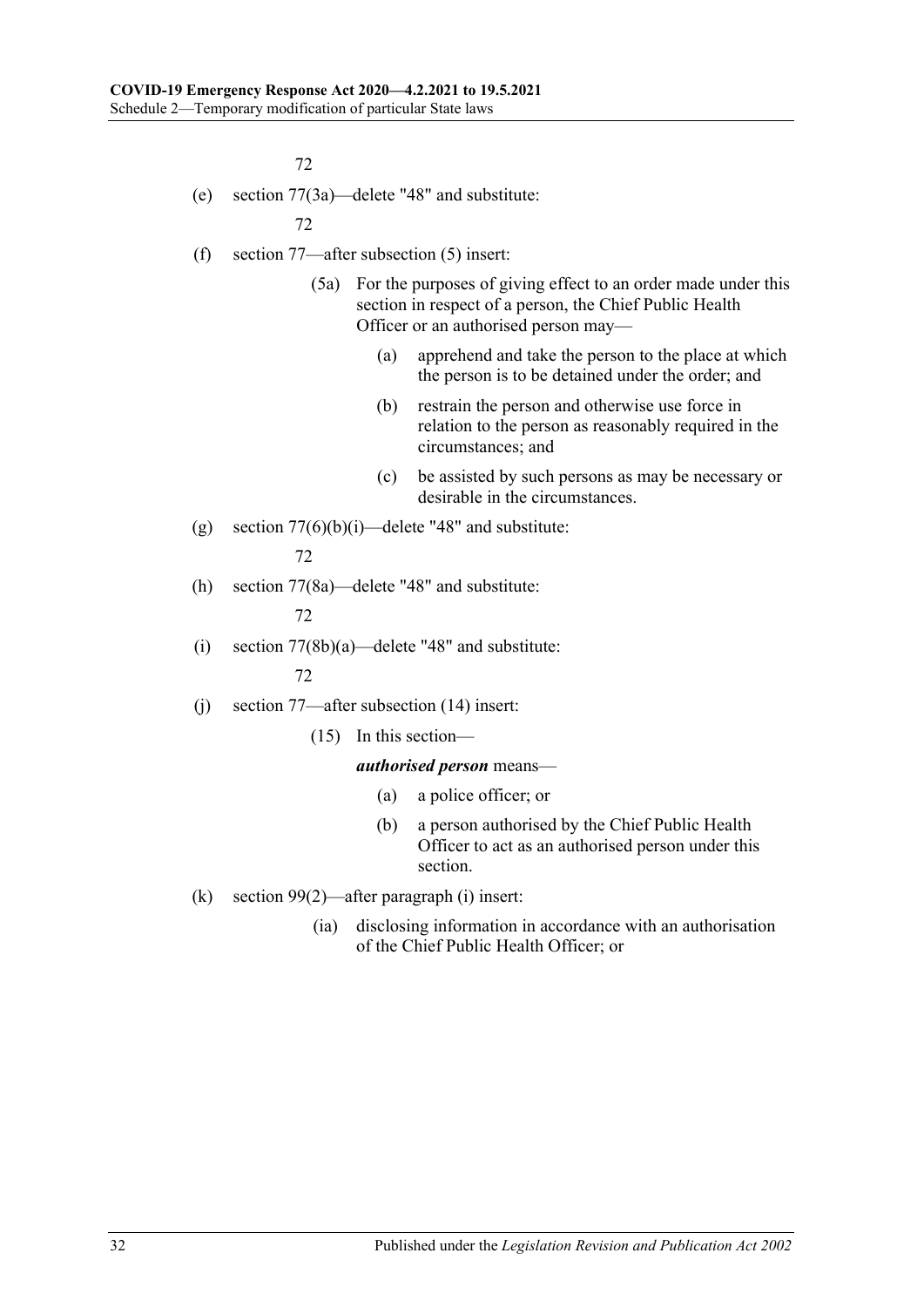# <span id="page-32-0"></span>**Legislative history**

# **Notes**

- Please note—References in the legislation to other legislation or instruments or to titles of bodies or offices are not automatically updated as part of the program for the revision and publication of legislation and therefore may be obsolete.
- Earlier versions of this Act (historical versions) are listed at the end of the legislative history.
- For further information relating to the Act and subordinate legislation made under the Act see the Index of South Australian Statutes or www.legislation.sa.gov.au.

# **Legislation amended by principal Act**

The *COVID-19 Emergency Response Act 2020* amended the following:

*Emergency Management Act 2004 Payroll Tax Act 2009 South Australian Public Health Act 2011*

# **Principal Act and amendments**

#### New entries appear in bold.

| Year | N <sub>0</sub> | Title                                                                          | Assent    | Commencement                                                  |
|------|----------------|--------------------------------------------------------------------------------|-----------|---------------------------------------------------------------|
| 2020 | -7             | COVID-19 Emergency Response<br>Act 2020                                        | 9.4.2020  | 9.4.2020: s $2(1)$ except ss 7<br>to $9 - 30.3.2020$ : s 2(2) |
| 2020 | -9             | COVID-19 Emergency Response<br>(Bail) Amendment Act 2020                       | 7.5.2020  | 7.5.2020                                                      |
| 2020 | -14            | COVID-19 Emergency Response<br>(Further Measures) Amendment<br>Act 2020        | 15.5.2020 | 15.5.2020                                                     |
| 2020 | 23             | COVID-19 Emergency Response<br>(Further Measures) (No 2)<br>Amendment Act 2020 | 24.7.2020 | 24.7.2020                                                     |
| 2020 | 30             | COVID-19 Emergency Response<br>(Expiry and Rent) Amendment<br>Act 2020         | 25.9.2020 | 25.9.2020                                                     |
| 2021 |                | <b>COVID-19 Emergency Response</b><br>(Expiry) Amendment Act 2021              | 4.2.2021  | 4.2.2021                                                      |

# **Provisions amended**

New entries appear in bold.

Entries that relate to provisions that have been deleted appear in italics.

| Provision  | How varied                                                     | Commencement |
|------------|----------------------------------------------------------------|--------------|
| Long title | amended under Legislation Revision and<br>Publication Act 2002 | 7.5.2020     |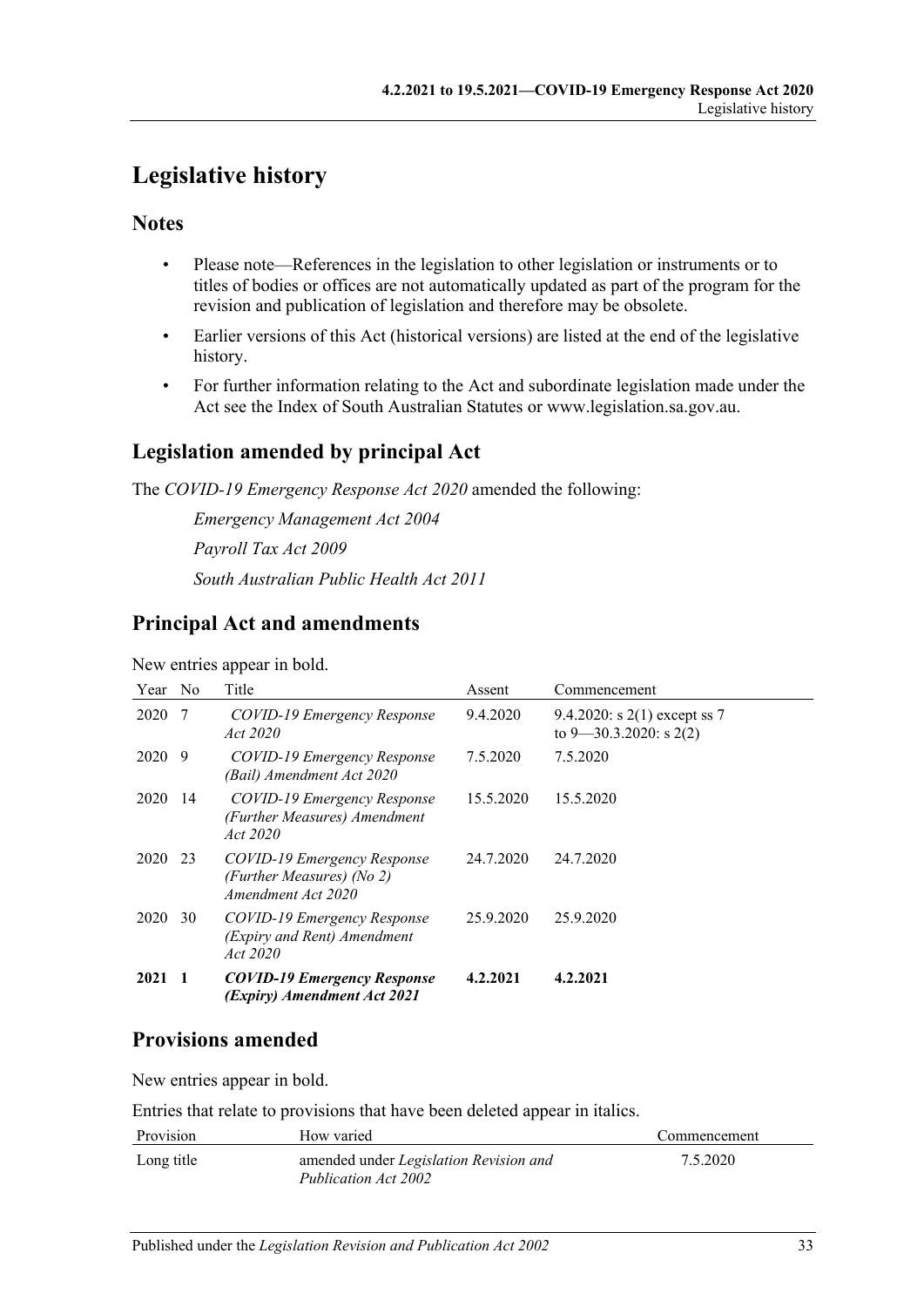Pt 1

| s <sub>3</sub>          |                                                                                                     |             |
|-------------------------|-----------------------------------------------------------------------------------------------------|-------------|
| relevant<br>declaration | amended by 30/2020 s 3                                                                              | 25.9.2020   |
| s <sub>6</sub>          |                                                                                                     |             |
| s(6(1))                 | amended by $14/2020$ s $3(1)$                                                                       | 15.5.2020   |
|                         | amended by $30/2020$ s 4(1)                                                                         | 25.9.2020   |
| s(6(2))                 | amended by $30/2020$ s $4(2)$                                                                       | 25.9.2020   |
|                         | amended by 1/2021 s 3                                                                               | 4.2.2021    |
| $s\ 6(2a)$              | inserted by $14/2020 s 3(2)$                                                                        | 15.5.2020   |
|                         | amended by $30/2020 s 4(3)$                                                                         | 25.9.2020   |
|                         | omitted under Legislation Revision and<br><b>Publication Act 2002</b>                               | 4.2.2021    |
| Pt 2                    |                                                                                                     |             |
| s 7                     | substituted by $14/2020 s 4$                                                                        | 15.5.2020   |
|                         | expired: $s \frac{6}{1}(a)$ -omitted under Legislation<br><b>Revision and Publication Act 2002</b>  | (21.1.2021) |
| s <sub>8</sub>          |                                                                                                     |             |
| s(1)                    | (c) expired: $s \ 6(1)(a)$ —omitted under<br>Legislation Revision and Publication Act 2002          | (2.7.2020)  |
|                         | amended by 30/2020 s 5                                                                              | 25.9.2020   |
| s 10                    |                                                                                                     |             |
| s 10(1)                 | (i) expired: $s \frac{6}{1}(a)$ -omitted under<br>Legislation Revision and Publication Act 2002     | (25.6.2020) |
| s10A                    | inserted by 14/2020 s 5                                                                             | 15.5.2020   |
| $ss 11 - 13$            | expired: $s \frac{6}{l}$ )(a)—omitted under Legislation<br><b>Revision and Publication Act 2002</b> | (3.9.2020)  |
| s <sub>15</sub>         | expired: $s \frac{6}{l}$ )(a)—omitted under Legislation<br><b>Revision and Publication Act 2002</b> | (13.8.2020) |
| s 19                    |                                                                                                     |             |
| s 19(2)<br>s 19(6)      | (b) deleted by $14/2020$ s $6(1)$                                                                   | 15.5.2020   |
| tenancy provision       | amended by $14/2020$ s $6(2)$                                                                       | 15.5.2020   |
| s 20                    |                                                                                                     |             |
| $s \ 20(4)$             | inserted by 14/2020 s 7                                                                             | 15.5.2020   |
| Sch 2                   |                                                                                                     |             |
| Pt AA1                  | inserted by $14/2020$ s $8(1)$                                                                      | 15.5.2020   |
| Pt A1                   | inserted by 9/2020 s 3                                                                              | 7.5.2020    |
| Pt A2                   | inserted by $23/2020$ s 3(1)                                                                        | 24.7.2020   |
| Pt B1                   | inserted by $14/2020$ s $8(2)$                                                                      | 15.5.2020   |
| Pt1                     |                                                                                                     |             |
| cl 1                    | amended by 14/2020 s 8(3), (4)                                                                      | 15.5.2020   |
|                         | (ea) expired: $s \frac{6(1)}{a}$ -omitted under<br>Legislation Revision and Publication Act 2002    | (7.1.2021)  |
| Pt 2AA                  | inserted by $23/2020$ s $3(2)$                                                                      | 24.7.2020   |